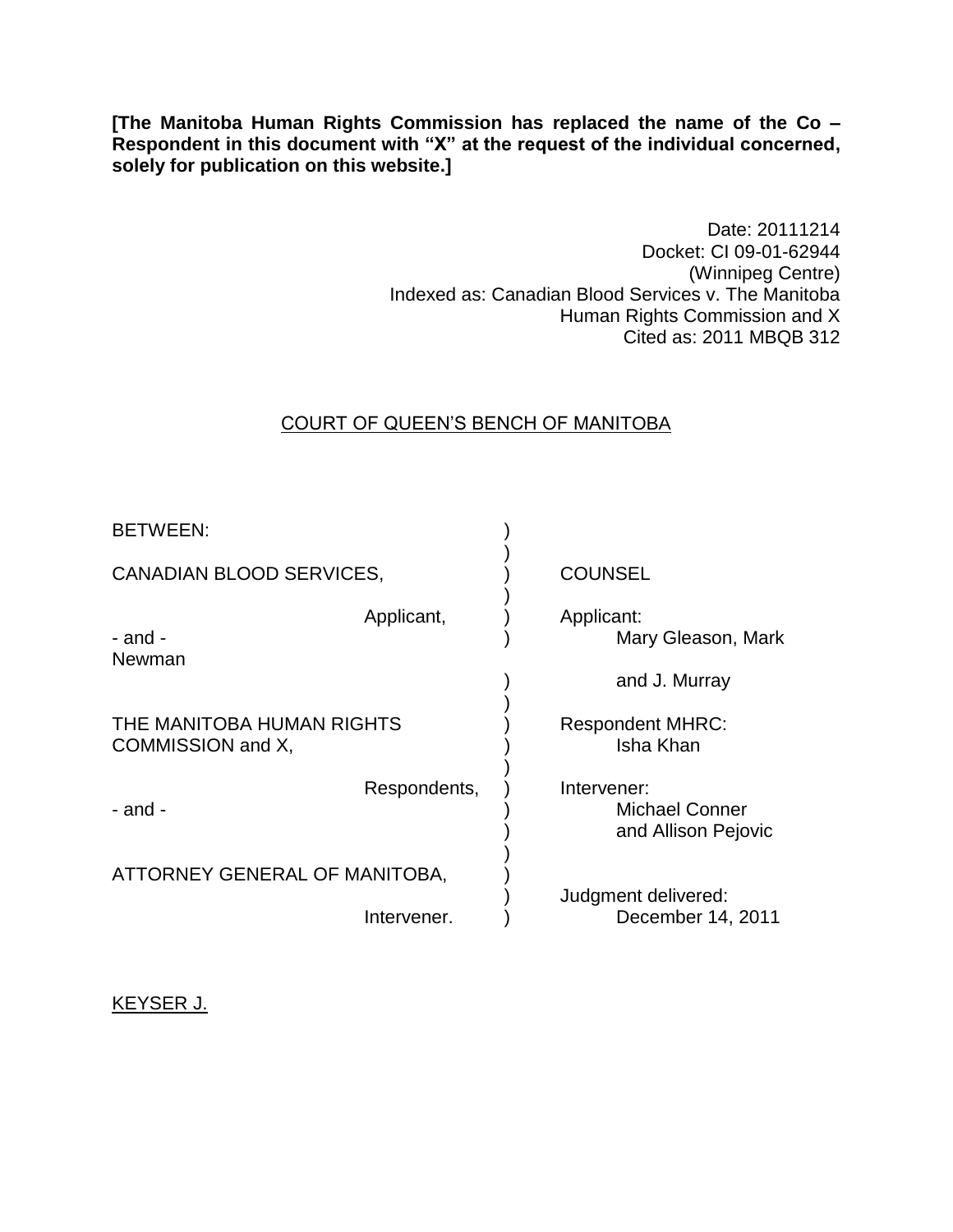[1] This case involves the jurisdiction of the Manitoba Human Rights Commission (MHRC) to entertain a complaint of discrimination against Canadian Blood Services (CBS) filed by X on November 10, 2008. By decision dated May 22, 2009, MHRC decided that it had jurisdiction to hear the complaint As a result of the objection filed by CBS, MHRC has stayed an inquiry into the complaint pending a decision on jurisdiction. CBS has applied for *certiorari* prohibition and a declaration that MHRC does not have jurisdiction to entertain this complaint. X has not filed a parallel complaint with the Canadian Human Rights Commission. For the reasons that follow, the relief sought by CBS will be granted.

[2] The applicable section of *The Human Rights Code,* R.S.M. 1987, cap. H170, is:

**13(1)** No person shall discriminate with respect to any service, accommodation, facility, good, right, licence, benefit, program or privilege available or accessible to the public or to a section of the public, unless bona fide and reasonable cause exists for the discrimination.

There is a comparable section in the *Canadian Human Rights Act,* R.S.C. 1985, c. H-6, which also prohibits similar discrimination.

[3] CBS was created in 1998 as a result of the Krever Inquiry into the tainted blood scandal involving the Canadian Red Cross. A lengthy affidavit on the history of, and purpose for, the creation of the CBS was affirmed by Dr. Mindy Goldman, Executive Medical Director of Donor and Transplantation Services at CBS. In her affidavit, affirmed July 14, 2010, she deposes: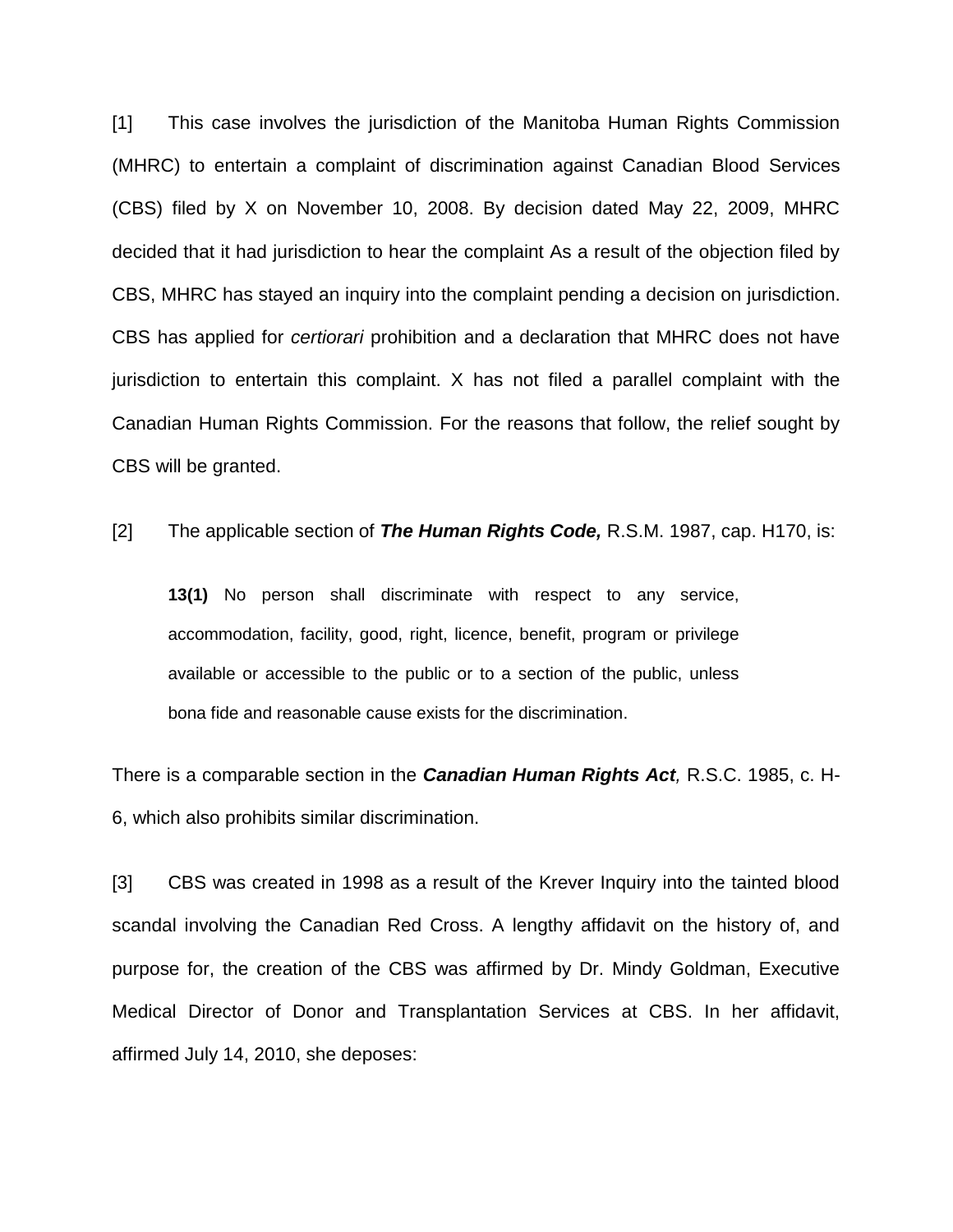28. CBS is a not-for-profit, charitable organization whose mission includes managing the blood and blood component supply in all provinces and territories of Canada except for Quebec.

She goes on to state:

29. CBS, among other things, collects blood and blood components from volunteer donors, processes them into blood products, and distributes these products to hospitals and other facilities across Canada. The products are used in the treatment of a wide range of conditions, including serious trauma, cancer and burns. Blood-based products are also used to treat patients with congenital blood and bleeding disorders such as haemophilia.

I pause to note that neither the respondents nor the intervener have cross-examined Dr. Goldman on the contents of her affidavit. Therefore, the facts in her affidavit are deemed not to be disputed.

[4] A review of the legislative scheme involving the regulation of blood is in order. In Dr. Goldman's affidavit, at para. 30, she deposes that CBS was incorporated on February 9, 1998, under Part II of the *Canada Corporations Act* further to a Memorandum of Understanding (MOU) executed between the federal, provincial (other than Quebec) and territorial Ministers of Health in late 1997. A copy of the MOU was attached to the affidavit as exhibit S. In exhibit 5, at s. 3.0, the common policy objective of the new national blood system was articulated as based on the following key principles:

• the safety of the blood supply is paramount

• a fully integrated approach is essential;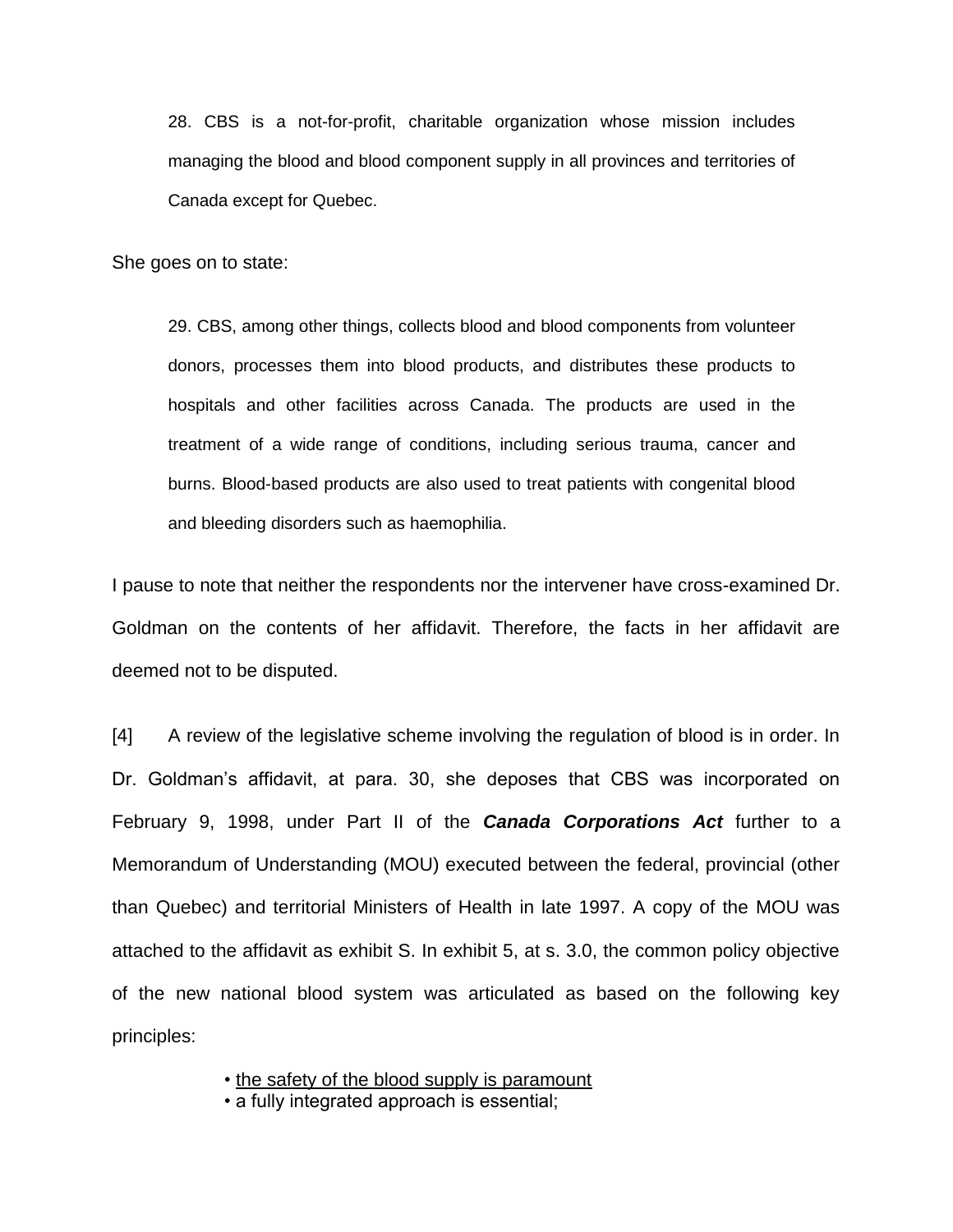• accountabilities must be clear; and

• the renewed blood supply system must be transparent.

[my emphasis]

[5] Pursuant to para. 4.3 of the MOU, the signatories agreed that the creation of the National Blood Authority (NBA) and its mandate to create its own standards related to health and safety would not constitute a regulatory power or otherwise result in any diminution of the responsibilities of the Minister of Health (Canada), (the Minister) pertaining to the administration and enforcement of the *Food and Drugs Act,* R.S., c. F-27, s. 1 (the *FDA)* and regulations. In case any ambiguity remained, it was further clarified at para. 5.1 that the Minister remained responsible for the administration of the **FDA** with respect to the national blood system. Pursuant to para. 5.2, the Minister remained responsible to ensure that Canada maintained an effective national system for the surveillance of blood-borne pathogens, and he/she was to use best efforts within his/her authority to co-operate with the NBA with regards to surveillance activities. Finally, at para. 5.3, the Minister remained responsible to maintain the capacity of the federal government with respect to the regulation of certain components of the national blood supply system pursuant to the *FDA.* There are other provisions in the MOU for the funding of the new national system, partly by the federal government.

[6] A copy of the *FDA* is found at tab 18 of the applicant's book of authorities, vol. III. On p. 2, the definition of "drug" is that it

includes any substance or mixture of substances manufactured, sold or represented for use in

(a) the diagnosis, treatment, mitigation or prevention of a disease, disorder or abnormal physical state, or its symptoms, in human beings or animals,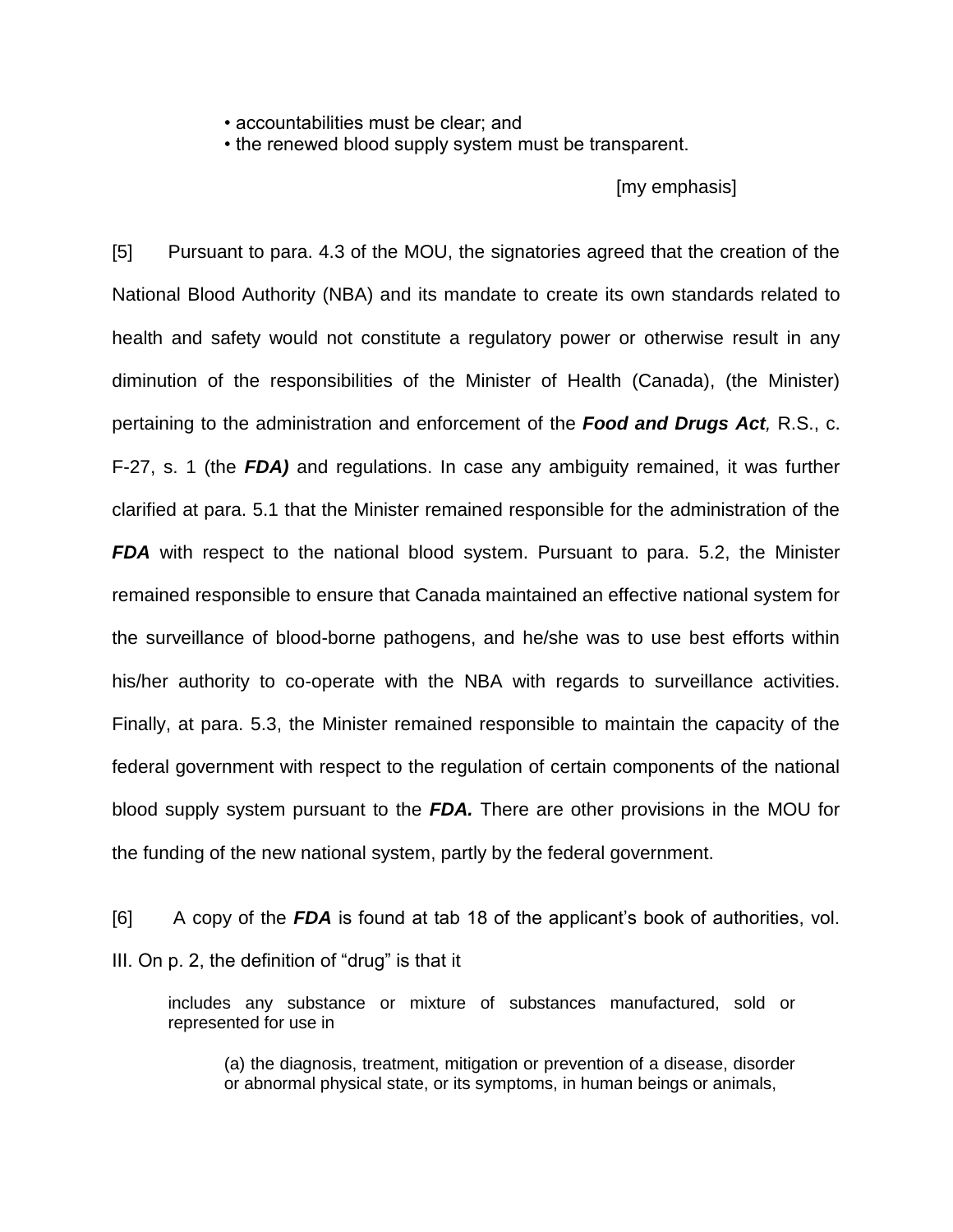(b) restoring, correcting or modifying organic functions in human beings or animals, or

(c) disinfection in premises in which food is manufactured, prepared or kept.

[7] At p. 28 of the *FDA,* a list of drugs under Schedule D, which includes blood and blood derivatives, except cord blood and peripheral blood that are a source of lymphohematopoietic cells for transplantation, is set out. Therefore, blood and blood derivatives are regulated as drugs pursuant to Schedule D of the *FDA.* 

[8] Section 12 of the *FDA* states:

No person shall sell any drug described in Schedule C or D unless the Minister has, in prescribed form and manner, indicated that the premises in which the drug was manufactured and the process and conditions of manufacture therein are suitable to ensure that the drug will not be unsafe for use.

Section 22 of the *FDA* gives a broad power of inspection to the Minister, and s. 30 sets

out the power of the Governor-in-Council to make regulations for carrying out the

purposes and provisions of the *FDA,* including:

(e) respecting the method of manufacture, preparation, preserving, packing, storing and testing of any food, drug, cosmetic or device in the interest of, or for the prevention of injury to, the health of the purchaser or consumer;

(f) requiring persons who sell food, drugs, cosmetics or devices to maintain such books and records as the Governor in Council considers necessary for the proper enforcement and administration of this Act and the regulations;

(g) respecting the form and manner of the Minister's indication under section 12, including the fees payable therefore, and prescribing what premises or what processes or conditions of manufacture, including qualifications of technical staff, shall or shall not be deemed to be suitable for the purposes of that section;

Finally, s. 31 of the *FDA* establishes that every person who contravenes a provision of

the *FDA* or regulations is guilty of an offence and subject to punishment.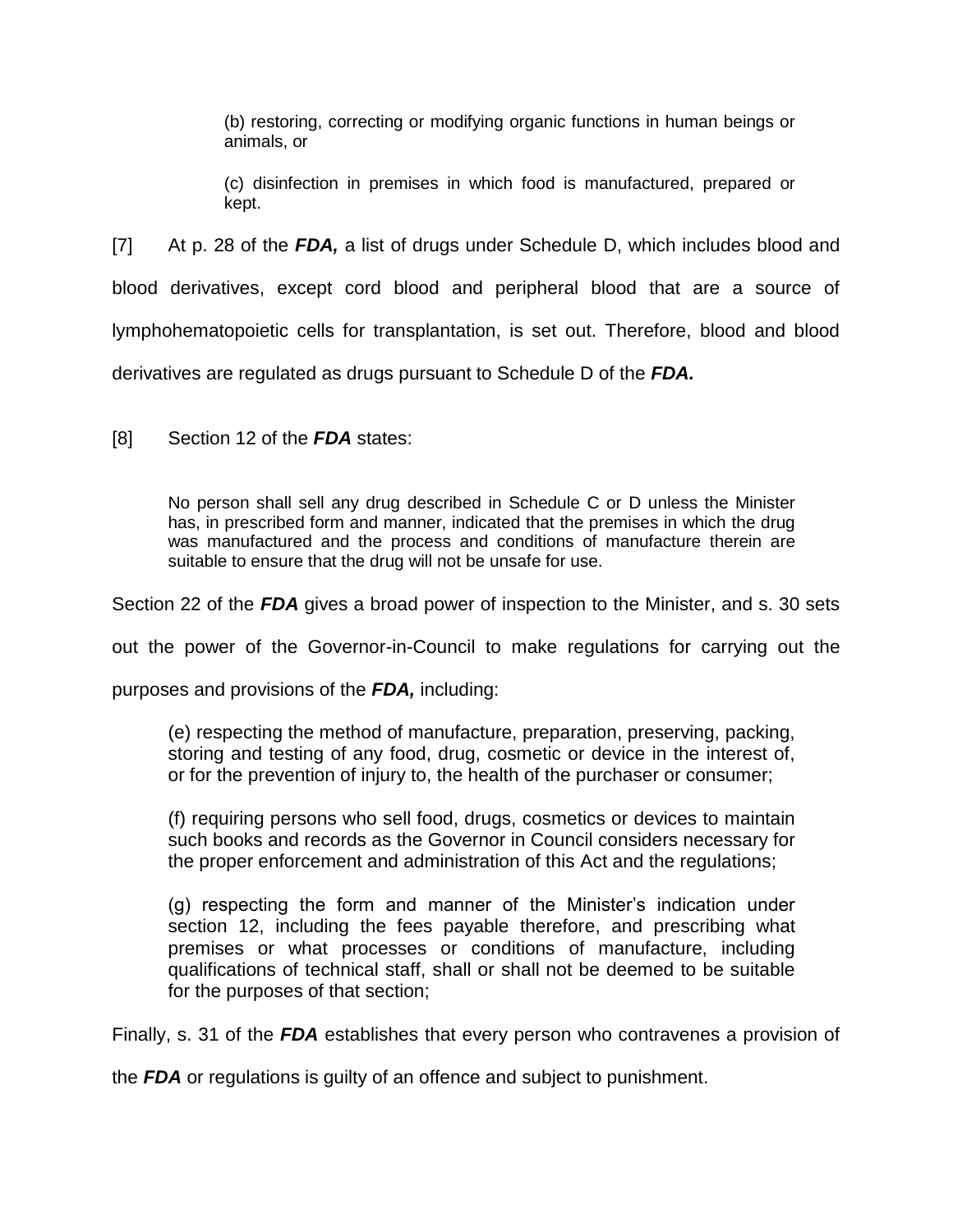[9] Tab 19 of CBS's book of authorities (vol. III) reproduces the regulations relating to the *FDA.* Part C, Division 1A of the regulations, pertains to establishment licences. At p. 3 of Division 1A, it makes it clear that this part applies to the CBS since it applies to distributors of schedule D drugs, which include blood and blood products. Pursuant to s. C.01A.004 (1) at p. 4, "no person shall fabricate or distribute a drug except in accordance with an establishment licence." This would include providing evidence that CBS'S buildings, equipment and proposed practices and procedures meet applicable requirements of Divisions 2 to 4 (C.01A.005(l)). Pursuant to C.01A.006, if the practices are changed, the establishment licence must be amended. In addition to other requirements for an establishment licence, pursuant to C.01A.008 (3) and (4):

(3) The Minister may indicate in an establishment licence a period for which records shall be retained under Division 2 that, based on the safety profile of the drug or materials, is sufficient to ensure the health of the consumer.

(4) The Minister may, in addition to the requirements of subsection (2), set out in an establishment licence terms and conditions respecting

(a) the tests to be performed in respect of a drug, and the equipment to be used, to ensure that the drug is not unsafe for use; and

(b) any other matters necessary to prevent injury to the health of consumers, including conditions under which drugs are fabricated, packaged/labelled or tested.

In the regulations, the Minister has the right to refuse to issue an establishment licence

if there are reasonable grounds to believe that issuing such a licence would constitute a

risk to the health of the consumer. Finally, any change to practice and procedure by a

person who holds an establishment licence must be through notification to the Minister.

The recurrent theme throughout the *FDA* and regulations is protection of the health of

the consumer.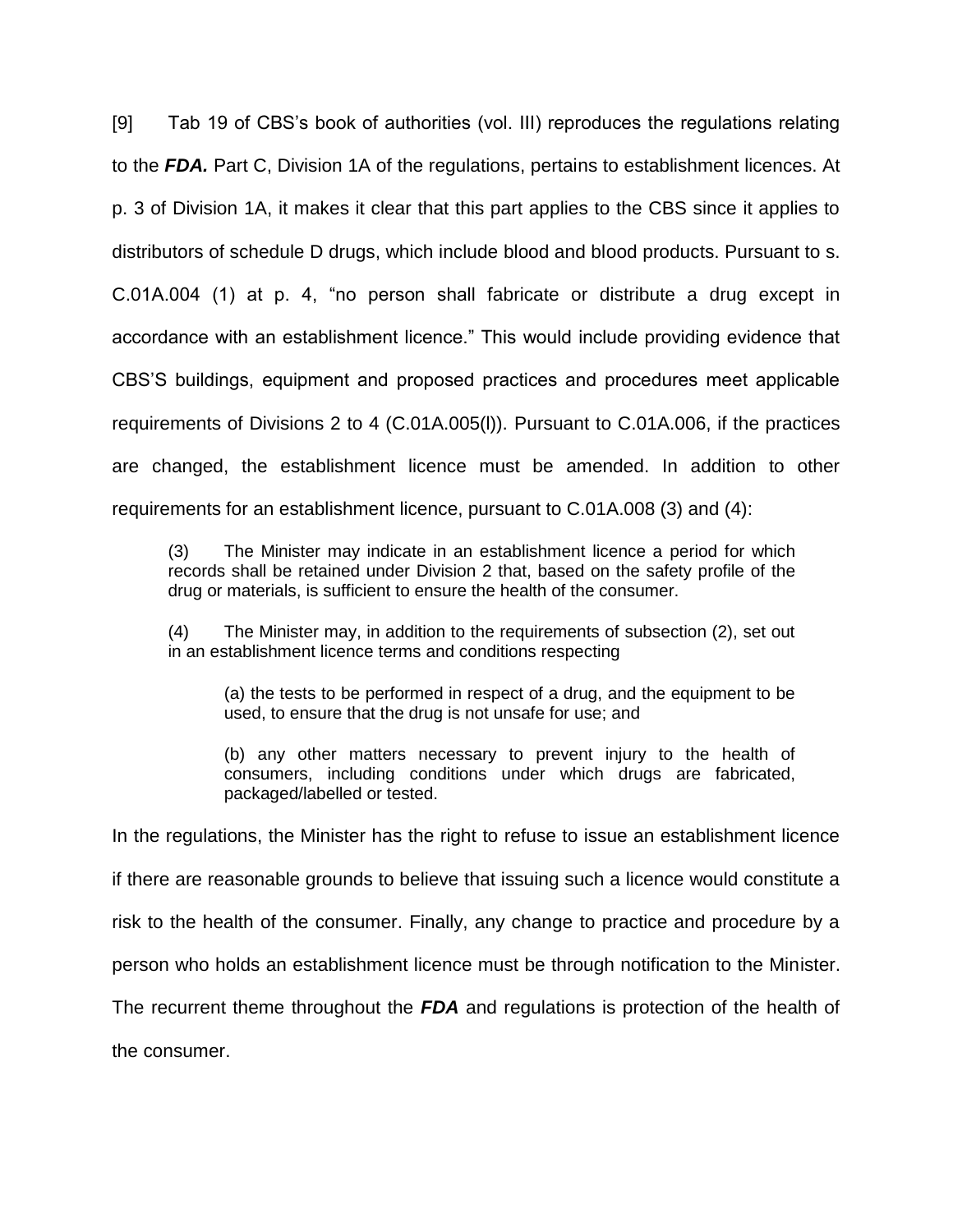[10] Division 2 of the regulations sets out good manufacturing practices. Good manufacturing practices ("GMP") include written procedures for raw material testing. Under this division, written procedures are required to ensure that each lot or batch of the drug is produced in compliance with those procedures (C.02.O11 (2)). Division 4 of the regulations deals specifically with Schedule D drugs, which includes blood and blood products. According to this division of the regulations, no distributor shall sell a drug unless it has been produced in accordance with the requirements of this division. The packaging for whole blood and its components must contain the establishment licence number of the distributor as part of the packaging (C.04.019 (b)(ii)). At pp. 13 and 14 of this division, the regulations state that:

**C.04.230.** Preparations from human sources shall be pooled blood plasma, or pooled blood serum, or fractions of either separated by a method satisfactory to the Minister.

**C.04.231.** A fabricator shall obtain human serum, or human plasma, only from a person certified by a qualified medical practitioner to be healthy.

**C.04.232.** A fabricator shall not use a person to serve as a donor of blood, placenta, or cord who has a history of a disease transmissible by blood transfusion including syphilis, infectious hepatitis, or malaria.

**C.04.233.** The operation of drawing blood from a donor shall be under the supervision of a qualified medical practitioner, and shall be carried out in a suitable bleeding room under the control of the fabricator.

**C.04.237.** A fabricator of preparations from human sources shall maintain complete records of all donors, which records shall include the medical certificate required by section C.04.231.

[11] There follows a number of requirements for a fabricator of blood products from

human sources. In C.04.400, plasmapheresis is defined as a process during which:

(a) blood is taken from a donor from which plasma is separated; and

(b) red blood cells and formed elements from the blood are returned to the donor.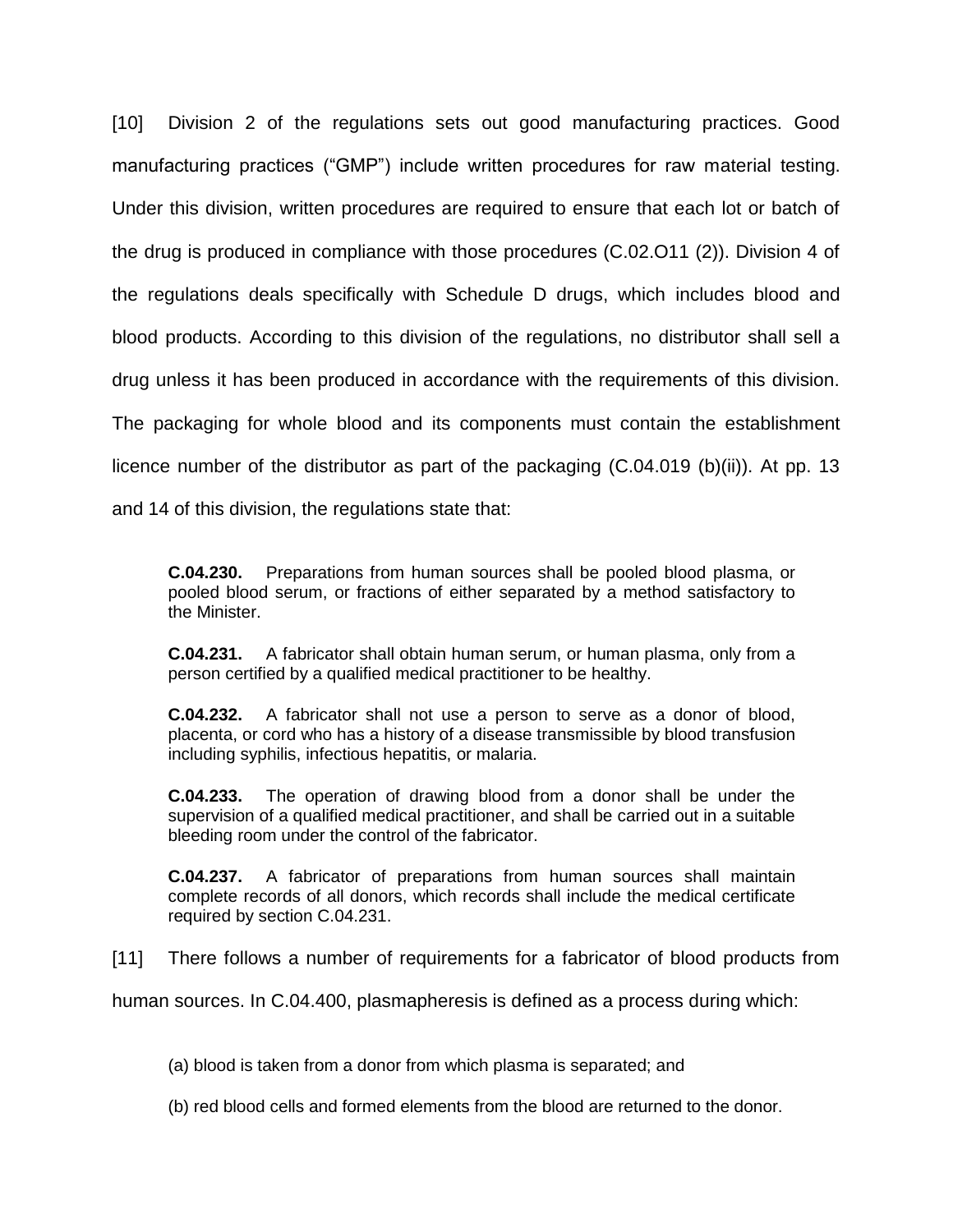C.04.406 sets out conditions for a physician to determine if a donor is suitable to participate in plasmapheresis, and pursuant to subsection (3):

If the donor is determined to be not suitable to participate in plasmapheresis for an indefinite period based on the exclusion criteria set out in Table 2 or any other medical reason justifying a determination of indefinite non-suitability, the fabricator shall cancel the session and inform the donor of the reason why they are not suitable to participate in plasmapheresis for an indefinite period.

Table 2, which is the exclusion criteria for "an indefinite period" includes, at No. 10, "risk

of HIV infection based on sexual practices".

[12] Exhibit X to the affidavit of Dr. Goldman (vol. II, tab X) is an annex to the GMP Guidelines for Schedule D drugs. As the preface indicates, "The purpose to this document is to provide specific guidance for the application of good manufacturing practices to blood establishments." At p. 9, under the heading "Raw Material Testing," the practices include that:

2.1 All blood donors must be found acceptable each time they donate based on the approved health screening criteria. A document shall be available at each blood collection site that details the approved health screening criteria for acceptance/deferral of donors.

Section C.02.015 indicates that:

1. The donor screening criteria (see Raw Material Testing) and donor sample testing (Quality Control Department) are factors in determining the acceptable quality and safety of blood components. In process controls, as specified in approved OP's, provide specific GMP for Blood Component fabrication.

[13] The establishment licence for the Winnipeg site of CBS is set out at ex. W of Dr.

Goldman's affidavit (vol. II, tab W). Any amendments to the establishment licence must

be submitted pursuant to the *FDA* and be accepted before implementation. As further

set out in the affidavit of Dr. Goldman, Health Canada has authority to inspect any

facility being used in the manufacture of any drug. Health Canada inspects CBS'S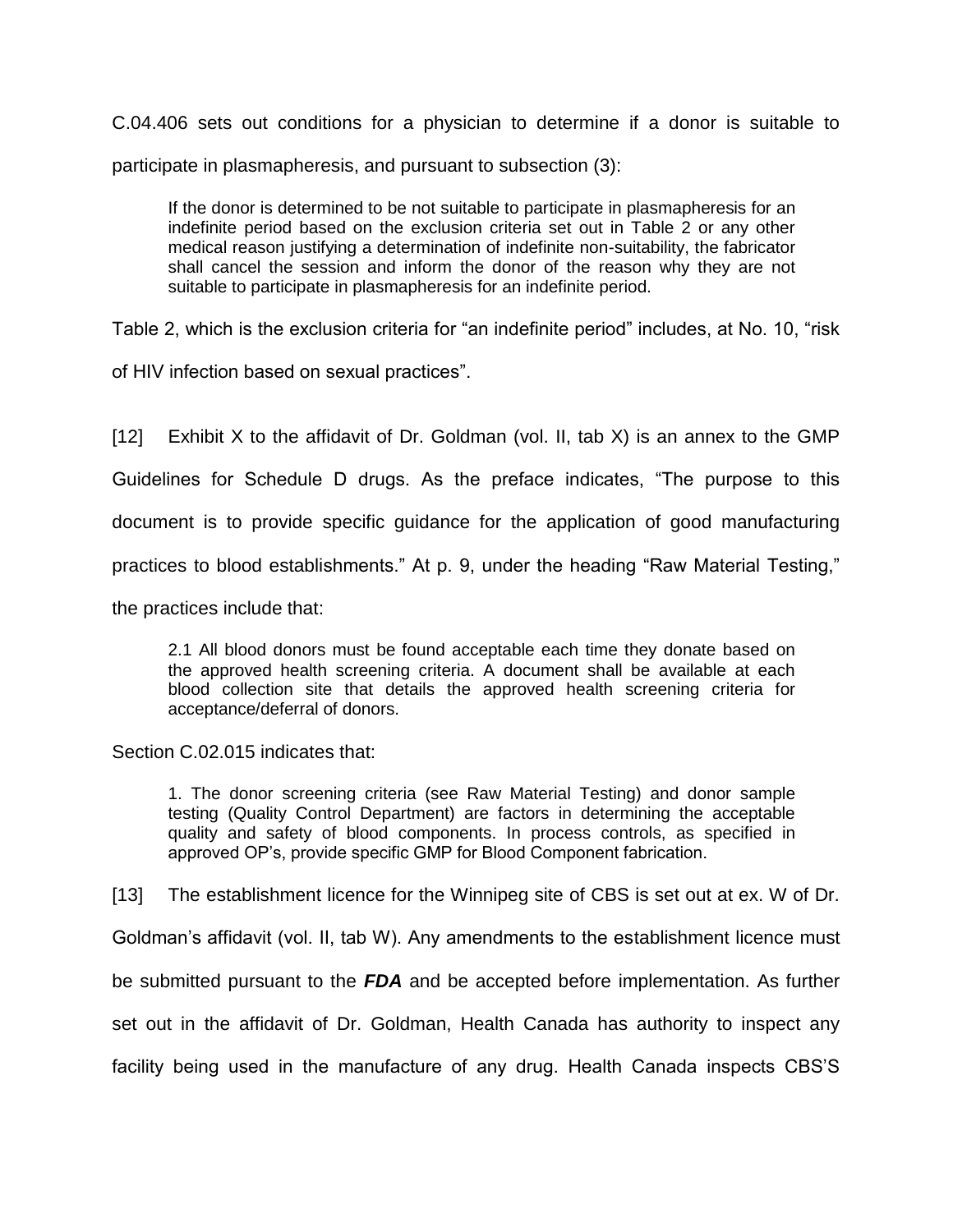manufacturing facilities, including collection facilities, every year (aff., para. 43). During an inspection, Health Canada evaluates the activities observed and documentation available to assess if CBS is operating in accordance with the requirements of the *FDA*  and regulations, including the requirement that CBS follow its standard operating procedures, (aff., para. 44). The specific donor screening policy, such as the one at issue in X's complaint, was approved by Health Canada. If CBS wants to make any change to its donor screening criteria, CBS must make a submission to Health Canada and obtain its approval for the change (aff., para. 45).

[14] Exhibit Y to Dr. Goldman's affidavit (vol. II, tab Y) is a document entitled "Guidance for Industry: Management of Blood Establishment Submissions". Its foreword indicates that it is meant to "provide assistance to industry and health care professionals on how to comply with governing statutes and regulations." Under Table 1 (p. 7 of this document), Category IV, which is labelled 'substantial risk,' new processes, new or revised work instructions requiring judgment, revisions to donor's suitability, deferral or identification are listed." (my emphasis). Thus, Health Canada considers suitability to fall under the category of substantial risk. As a result, donor suitability criteria cannot be changed without prior approval from Health Canada.

[15] The performance of the donor screening interview is governed by a specific CBS standard operation procedure. The standard operating procedures for the health interview, which outlines the donor screening process, is attached at ex. U to Dr. Goldman's affidavit (vol. II, tab U). Exhibit V to Dr. Goldman's affidavit (vol. II, tab V) is the donor selection criteria manual used by CBS, which includes, under Section C, the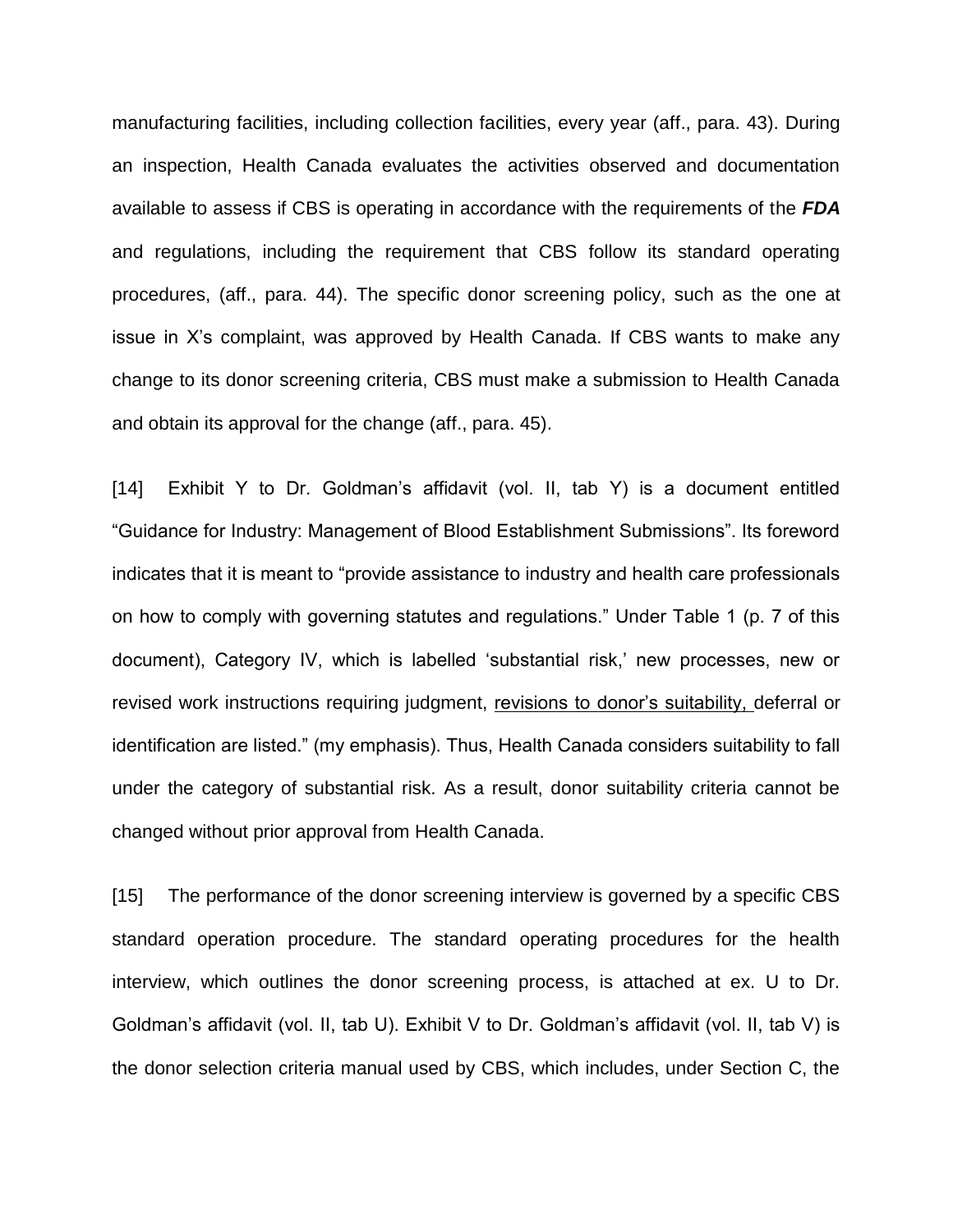HIV Exclusion Criteria. Under criteria 1, there is to be an indefinite deferral if a male had sex with another male even once since 1977. These criteria are to be applied under the SOP that is referred to in the establishment licence. As earlier stated, changes to the SOP are changes that require the approval of Health Canada. The present donor selection criteria would exclude X from donating blood.

[16] X takes issue with the indefinite deferral prescribed because of his sexual orientation and has filed the complaint in question with the MHRC.

## **POSITIONS OF THE PARTIES**

[17] Because the issue in this motion is the jurisdiction of the MHRC to entertain X's complaint, all parties have agreed that the standard of review of the decision is one of correctness.

### **Position of Canadian Blood Services**

[18) The position of CBS can be broken down into four points:

(i) The federal government has authority under its criminal law power to promulgate the *FDA* and regulations, which properly legislate in the area of blood safety. As was stated in *In the Matter of a Reference as to the Validity of s. 5(a) of the Dairy Industry Act, R.S.C. 1927, Chapter 45,* [1949] S.C.R. 1 (also known as the Margarine Reference) at p. 50:

Is the prohibition then enacted with a view to a public purpose which can support it as being in relation to criminal law? Public peace, order, security, health, morality: these are the ordinary though not exclusive ends served by that law, …

Similarly, in *R. v. Wetmore,* [1983] 2 S.C.R. 284 at p. 288, the court stated: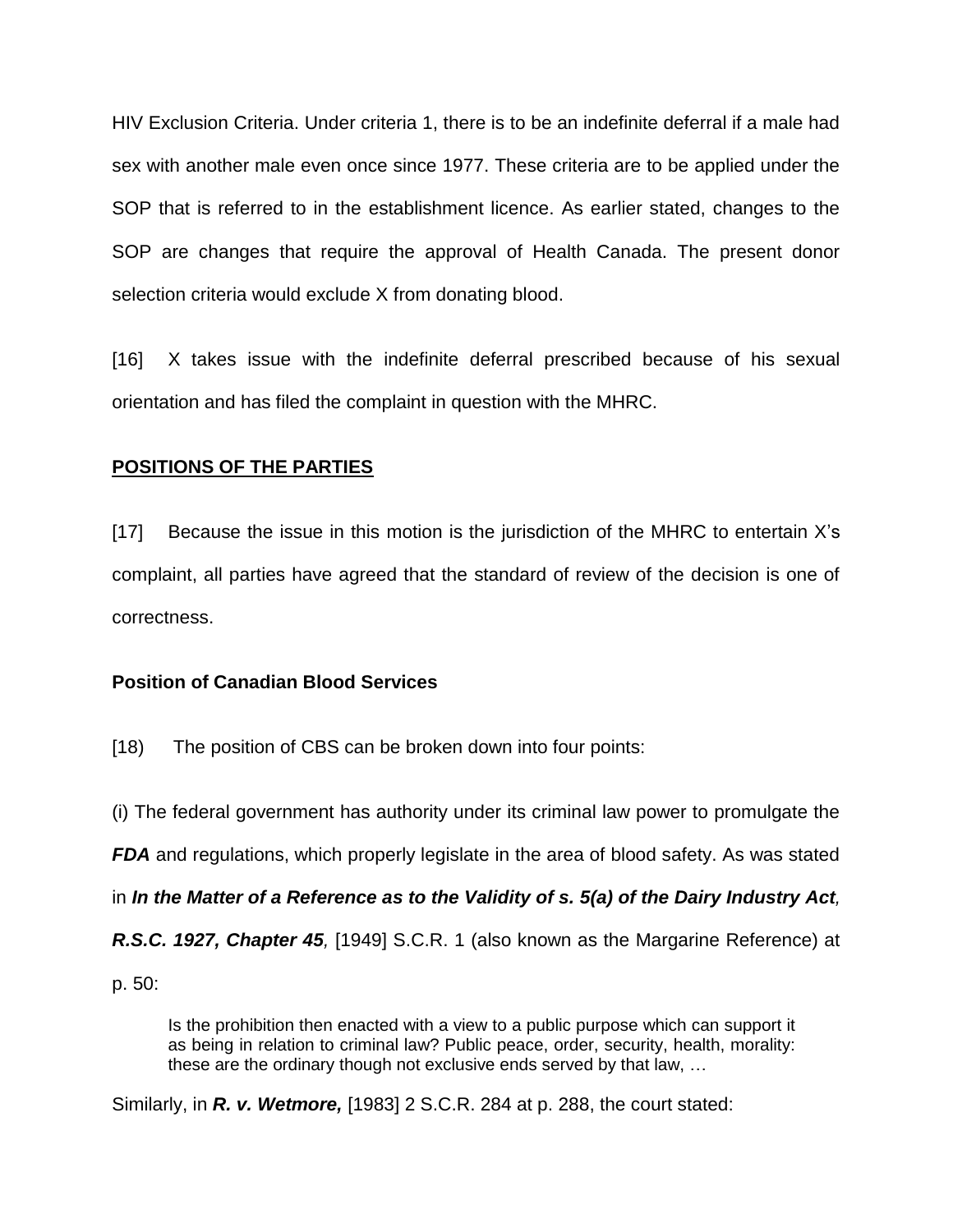An examination of the various provisions of the *Food and Drugs Act* shows that it goes beyond mere prohibition to bring it solely within s. 91(27) but that it also involves a prescription of standards, including labelling and packaging as well as control of manufacture. The ramifications of the legislation, encompassing food, drugs, cosmetics and devices and the emphasis on marketing standards seem to me to subjoin a trade and commerce aspect beyond mere criminal law alone. There appear to be three categories of provisions in the *Food and Drugs Act.*  Those that are in s. 8 are aimed at protecting the physical health and safety of the public. Those that are in s. 9 are aimed at marketing and those dealing with controlled drugs in Part III of the *Act* are aimed at protecting the moral health of the public. One may properly characterize the first and third categories as falling under the criminal law power but the second category certainly invites the application of the trade and commerce power.

None of the parties disputes that the *FDA* and its regulations, which include the

distribution of blood and blood products, are properly passed pursuant to the federal

government's criminal law power.

(ii) CBS contends, as well, that the jurisdiction in blood safety can also be founded

under the aegis of peace, order and good government (POGG). POGG involves all

matters not coming within areas assigned exclusively to provincial jurisdiction. As s. 91

of the *Constitution Act of 1867* states, the federal government has the jurisdiction:

to make laws for the peace, order and good government of Canada in relation to all matters not coming within the classes of subjects by this *Act* assigned exclusively to the legislatures of the provinces.

As was stated in *R. v. Crown Zellerbad, Canada Limited,* [1988] S.C.J. No. 23 (QL),

[1988] 1 S.C.R. 401, POGG includes jurisdiction over matters of "inherent national

concern". In *Crown Zellerbach,* reference was made to Estey J. in *Labatt Breweries* 

*v. Attorney General of Canada,* [1980] 1 S.C.R. 914:

30 ... He summed up the doctrine with respect to that basis of federal legislative jurisdiction [POGG] as falling into three categories: (a) the cases "basing the federal competence on the existence of a national emergency"; (b) the cases in which "federal competence arose because the subject matter did not exist at the time of Confederation and clearly cannot be put into the class of matters of a merely local or private nature", of which aeronautics and radio were cited as examples; and (c) the cases in which "the subject matter 'goes beyond local or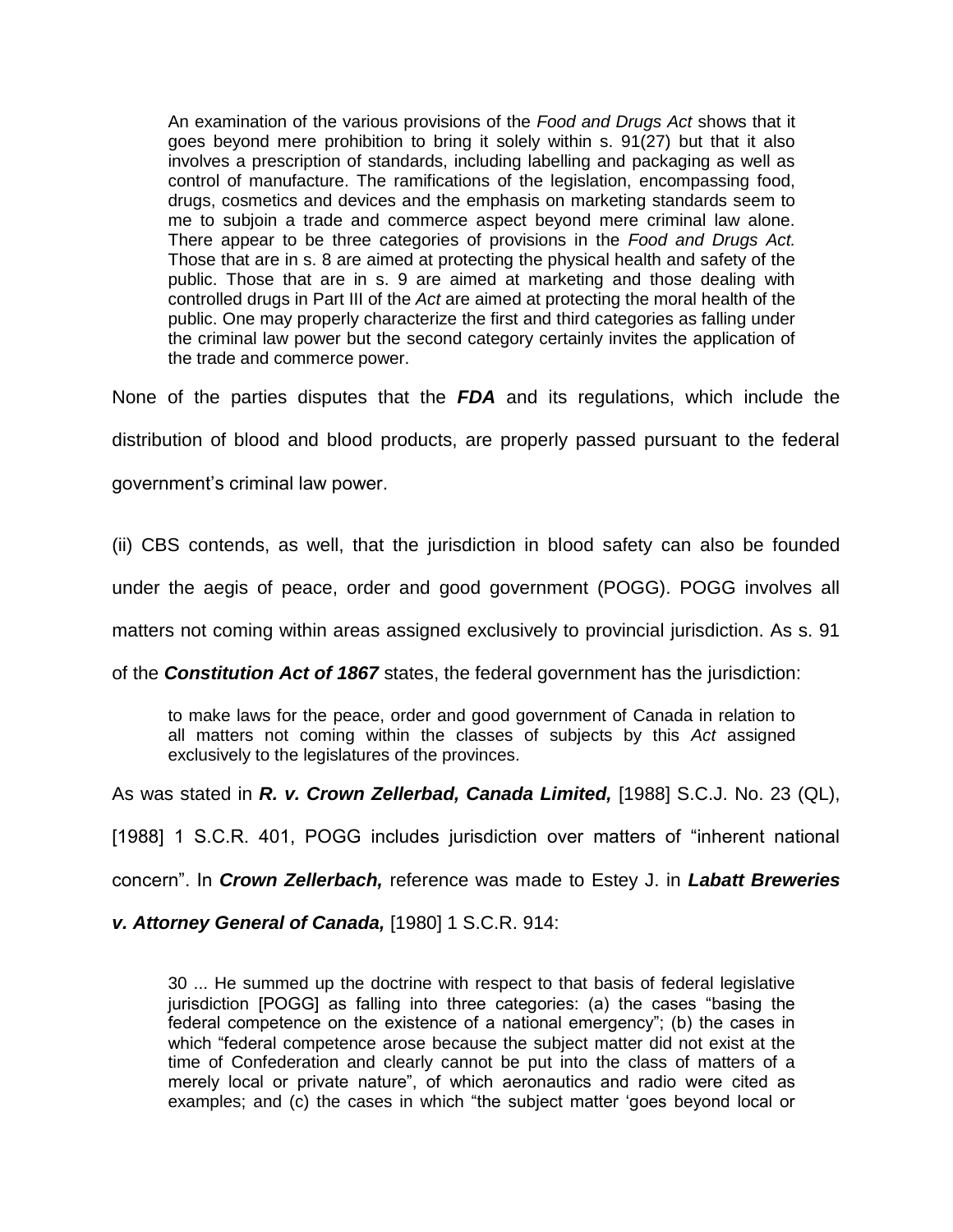provincial concern or interest and must, from its inherent nature, be the concern of the Dominion as a whole", citing Canada Temperance Federation. Thus Estey J. saw the national concern doctrine enunciated in Canada Temperance Federation as covering the case, not of a new subject matter which did not exist at Confederation, but of one that may have begun as a matter of a local or provincial concern but had become one of national concern. He referred to that category as "a matter of national concern transcending the local authorities' power to meet and solve it by legislation", and quoted in support of this statement of the test a passage from Professor Hogg's *Constitutional Law of Canada* (1977), at p. 261, in which it was said that "the most important element of national dimension or national concern is a need for one national law which cannot realistically be satisfied by cooperative provincial action because the failure of one province to cooperate would carry with it grave consequences for the residents of other provinces."

[19] To sum up, the CBS contends that:

1) the *FDA* and regulations are valid federal legislation, which is not disputed by any of the parties;

2) the legislation and regulations in question apply to the CBS, which is also not disputed by the parties;

3) to operate, CBS requires an establishment licence for each premises, it must operate within the terms of the licence and with the regulatory restrictions as set out in the regulations - the standard operating procedures encompass the criteria that are at issue in this case, and these criteria must have the approval of Health Canada before they can be changed; and

4) MHRC does not have jurisdiction over Health Canada.

(iiI) CBS also asserts that the federal government has a priority in this matter because of the concept of interjurisdictional immunity. This relates to the very narrow issue of jurisdiction over the "activity" of the blood screening process for purposes of ensuring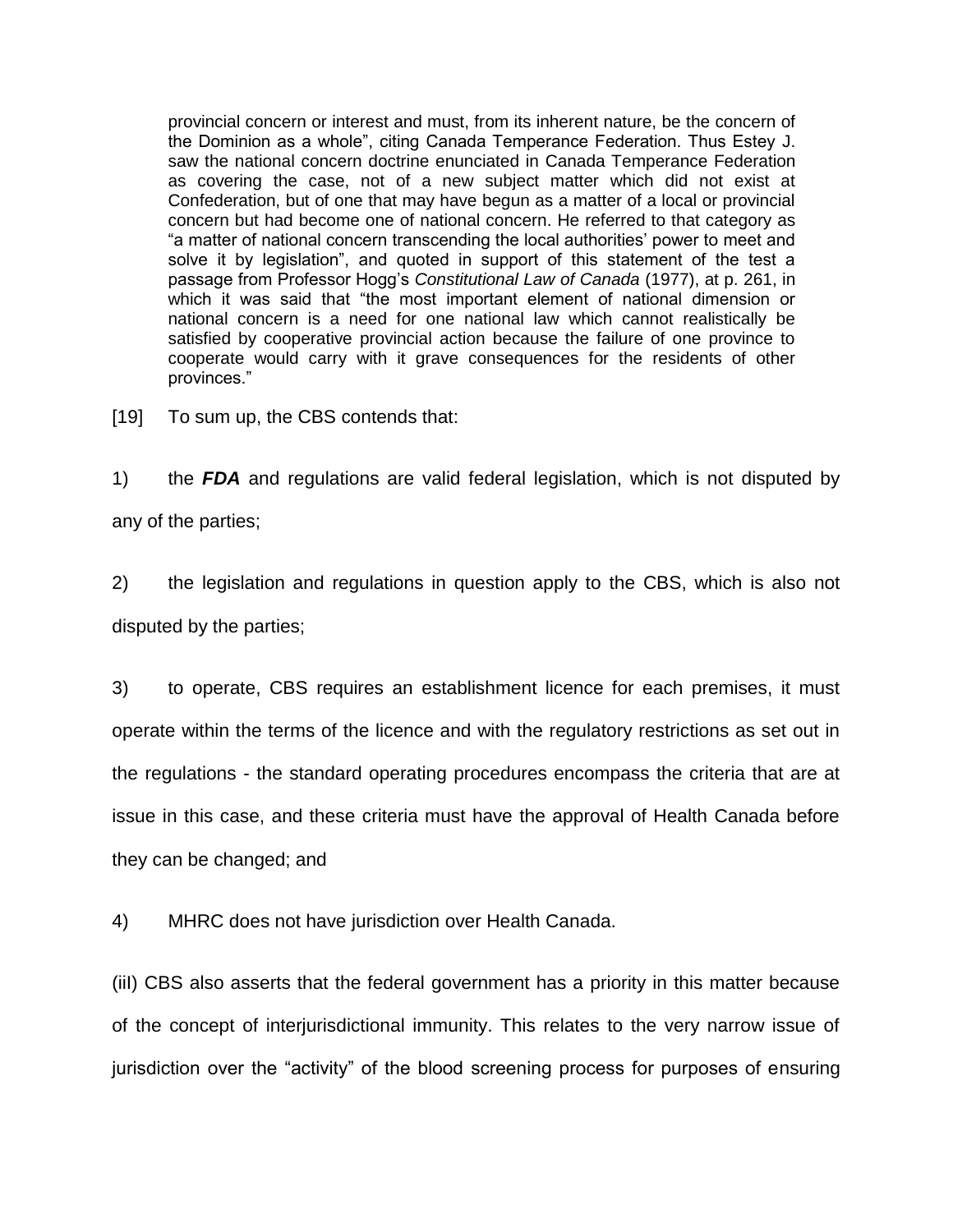blood safety. CBS relies on *Canada (Attorney General) v. PHS Community Services,*  [2011] S.C.J. No. 44 (QL), 2011 SCC 44 (the *"Insite"* case), where the court confirmed that the activity of drug control is federally regulated pursuant to the *Controlled Drugs and Substances Act,* S.C. 1996, c. 19 and that federal permission was needed to operate these injection sites. In *Insite,* the court distinguished the case of *Attorney-General of Canada v. Law Society of British Columbia,* [1982] 2 S.C.R. 307 *("Jabour").* At para. 54 of *Insite,* the court said that "Jabour does not establish that federal criminal laws cease to apply if their application is inconsistent with the public interest, as defined by a province." Further, although stressing the restraint with which interjurisdictional immunity is to be applied, the court clearly established at para. 65 that, "[w]hile the doctrine of interjurisdictional immunity has been narrowed, it has not been abolished." CBS also relies on *Canada Mortgage and Housing Corporation v. Iness et al.,* [2004] O.J. No. 771 (QL), 70 O.R. (3d) 148 (C.A), which counsel contends is on all fours with the case at bar. The case involved a housing co-operative, which was provincially regulated, but funded by CMHC. Money was lent to the co-operative, and an agreement was signed with terms set out therein regulating the amount of rent payable. The complainant, Iness, was paying more rent than others who were not on welfare. The court, in dealing with Iness's complaint, held that the Canadian Human Rights Commission (federal) had jurisdiction to hear the complaint because of the concept of interjurisdictional immunity, stating:

[34] In this case, I am satisfied that the impugned condition in s. 2(9) of the Operating Agreement is a valid exercise of the federal government's exclusive power to spend its own money. It was not, in substance, an attempt to regulate in the provincial areas of housing or human rights relating to housing.

The court went on to say: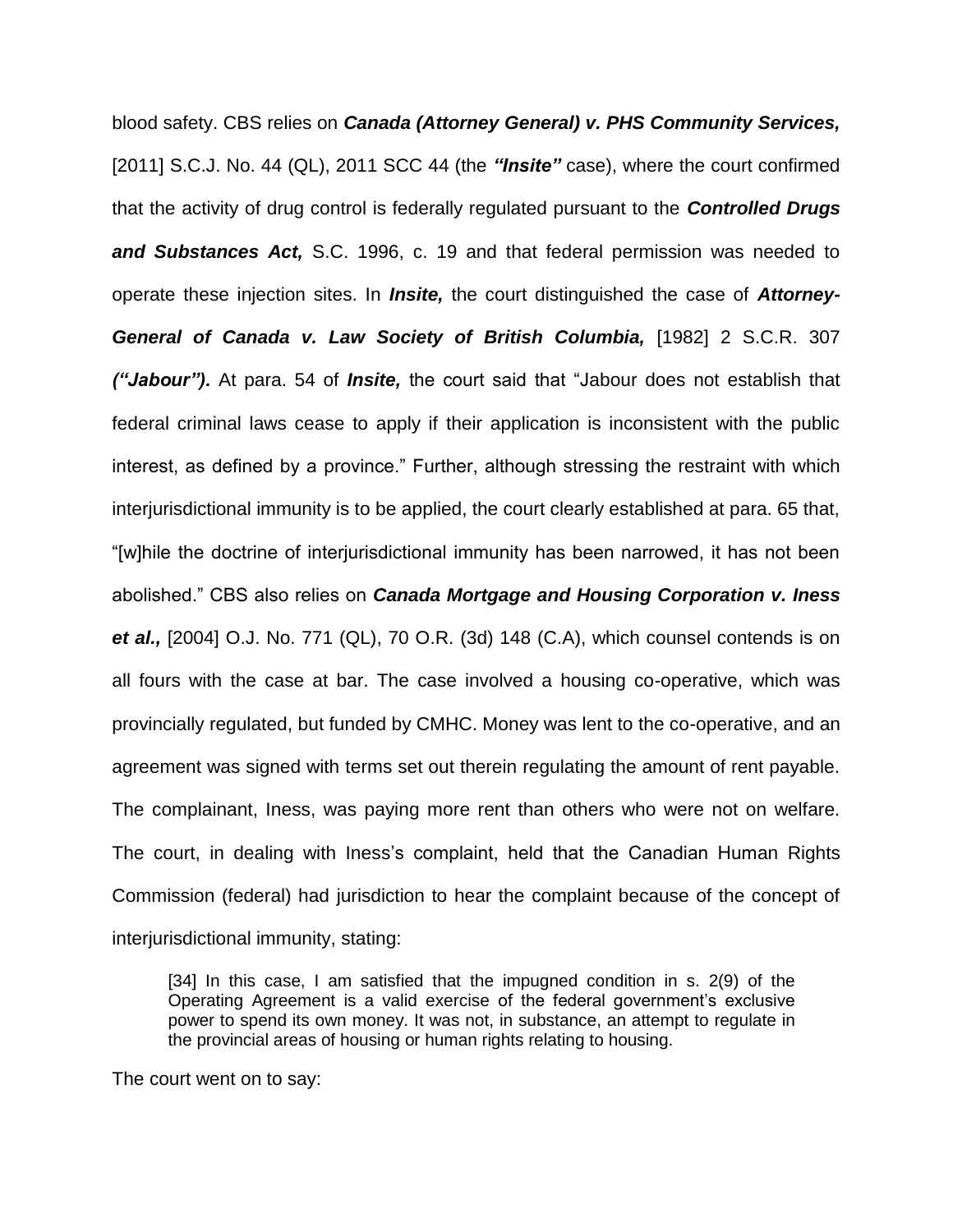[41] The doctrine of interjurisdictional immunity protects the core content of an exclusive federal power from provincial regulation. If a provincial law affects a vital or essential aspect of the exercise of a federal power, then the otherwise valid provincial law must be read down so as not to apply to the exercise of the federal power: *Bell Canada v. Québec (Commission de Ia sante et de Ia sécurité du travail du Québec)*, [1988] 1 S.C.R. 749, 51 D.L.R. (4th) 161 at pp. 816-17 S.C.R.; *Greater Toronto Airports Authority*, *supra*, at pp. 653-54 O.R.; *Ordon Estate v. Grail*, [1998] 3 S.C.R. 437, 166 D.L.R. (4th) 193 at pp. 496-97 S.C.R.; *Canada v. Lewis* (1997), 36 O.R. (3d) 688, 155 D.L.R. (4th) 442 (C.A.) at pp. 696-98 O.R., pp. 452-53 D.L.R.

…..

[43] In my view, the doctrine of interjurisdictional immunity applies as much to Parliament's exclusive authority to spend its money as it does to any other exercise of federal powers. Parliament's power to spend its money, like other powers found in s. 91 of the Constitution Act, 1867, is exclusive. Moreover, if the doctrine of interjurisdictional immunity did not apply to protect the federal spending power, provincial legislation could, in effect, determine the terms and conditions upon which federal funds are expended. That would be untenable. In the same way that Parliament is not constitutionally permitted to use its spending power to regulate matters of provincial jurisdiction, provincial legislatures are not permitted to use their legislative authority to dictate the unassailable core of the federal spending power. To do so would trench upon Parliament's exclusive authority to spend federal money.

CBS contends, therefore, that the attempt by X to file a complaint with the MHRC is an

attack on the core exercise of controlling blood safety.

[20] Another case in which interjurisdictional immunity was applied was the case of

### *Quebec (Attorney General) v. Canadian Owners and Pilots Association,* 2010 SCC

39, [2010] 2 S.C.R. 536 (the *"COPA"* case), where the court held that interjurisdictional

immunity applied and that a provincial zoning law did not apply to an aerodrome. The

test was set out as follows:

[43] After a period of inconsistency, it is now settled that the test is whether the provincial law impairs the federal exercise of the core competence: Canadian Western Bank, per Binnie and LeBel JJ. This decision resolved a debate about whether the provincial law must "sterilize" the essential content of a federal power (the language used in Dick v. The Queen, [1985] 2 S.C.R. 309, at pp. 323-24), or whether it is sufficient that the provincial law "affect" a vital part of the management and operation of the undertaking (Commission duSalaireminimum v. Bell Telephone Co. of Canada, [1966] S.C.R. 767, at p. 774; Bell Canada, at pp. 859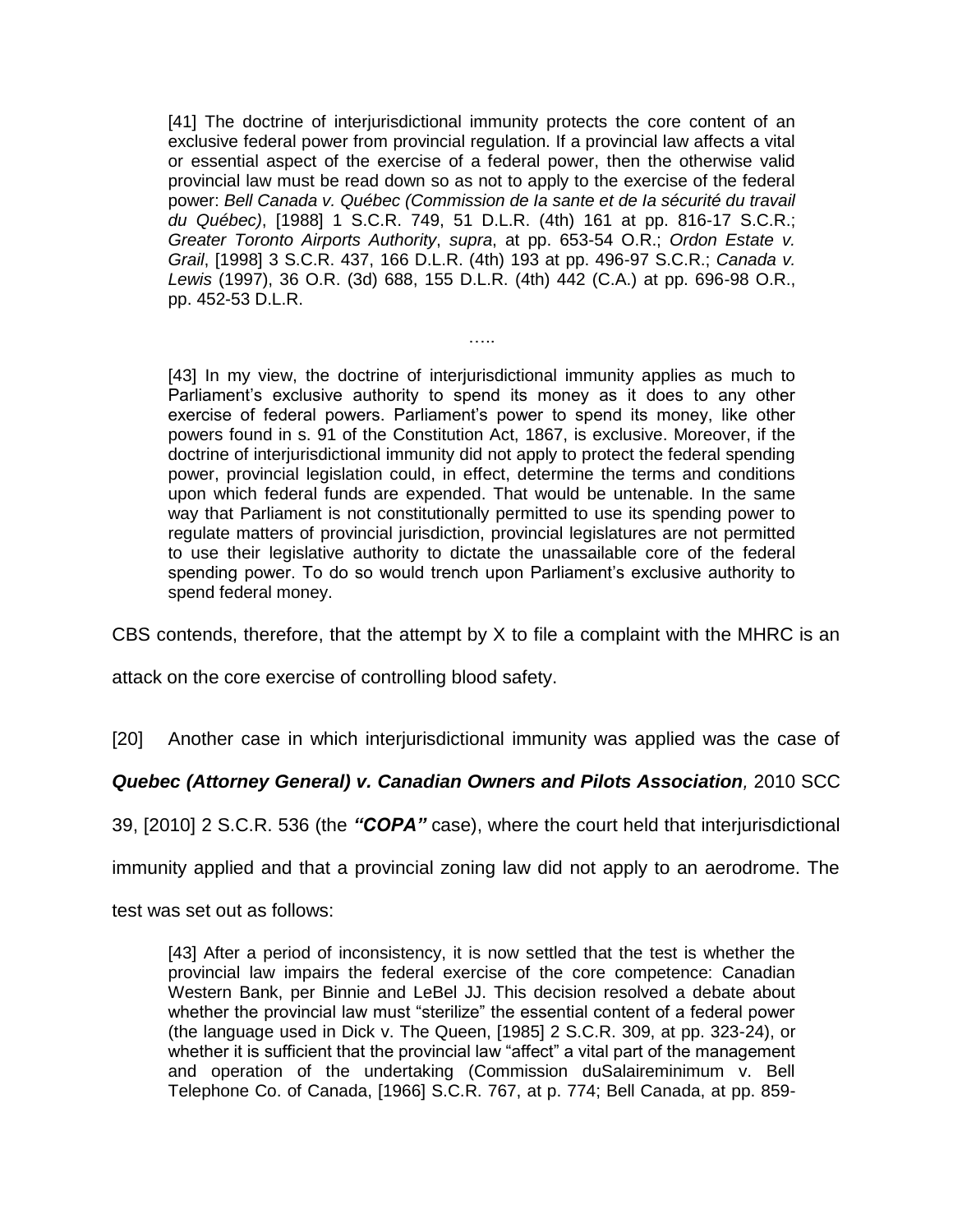60). See also Irwin Toy Ltd. v. Quebec (Attorney General), [1989] 1 S.C.R. 927, at p. 955, per Dickson C.J., Lamer 3. (as he then was) and Wilson J.

The court held at para. 47 that the prohibition by the Province impaired the federal power to decide when and where aerodromes should be built and that the effect of that might prevent the establishment of a new aerodrome or require the demolition of an existing one, concluding: "This is not a minor effect on the federal power to determine where aerodromes are built." Similarly, CBS contends that in this situation the federal government has legislated specifically as to what is necessary to protect the integrity of the blood system.

(iv) Finally, CBS contends that the concept of paramountcy is also engaged in this case.

Paramountcy can be invoked in two circumstances: firstly, where there is an operational

incompatibility between the regimes, giving rise to the impossibility of dual compliance;

and secondly, where a provincial enactment frustrates the purpose of a federal law or is

incompatible with the purpose of a federal law. In *Canadian Western Bank v Alberta,* 

[2007] 2 S.C.R. 3, the court stated:

**69** According to the doctrine of federal paramountcy, when the operational effects of provincial legislation are incompatible with federal legislation, the federal legislation must prevail and the provincial legislation is rendered inoperative to the extent of the incompatibility. The doctrine applies not only to cases in which the provincial legislature has legislated pursuant to its ancillary power to trench on an area of federal jurisdiction, but also to situations in which the provincial legislature acts within its primary powers, and Parliament pursuant to its ancillary powers.

CBS asserts that both branches are met in this case. Firstly, there is operational incompatibility in that, should the MHRC find discrimination in, and order a change to, the standard operating procedures, CBS could not follow any directive to change the SOPs without approval of Health Canada. This would secondarily frustrate the federal purpose to regulate the overall national safety of the blood supply.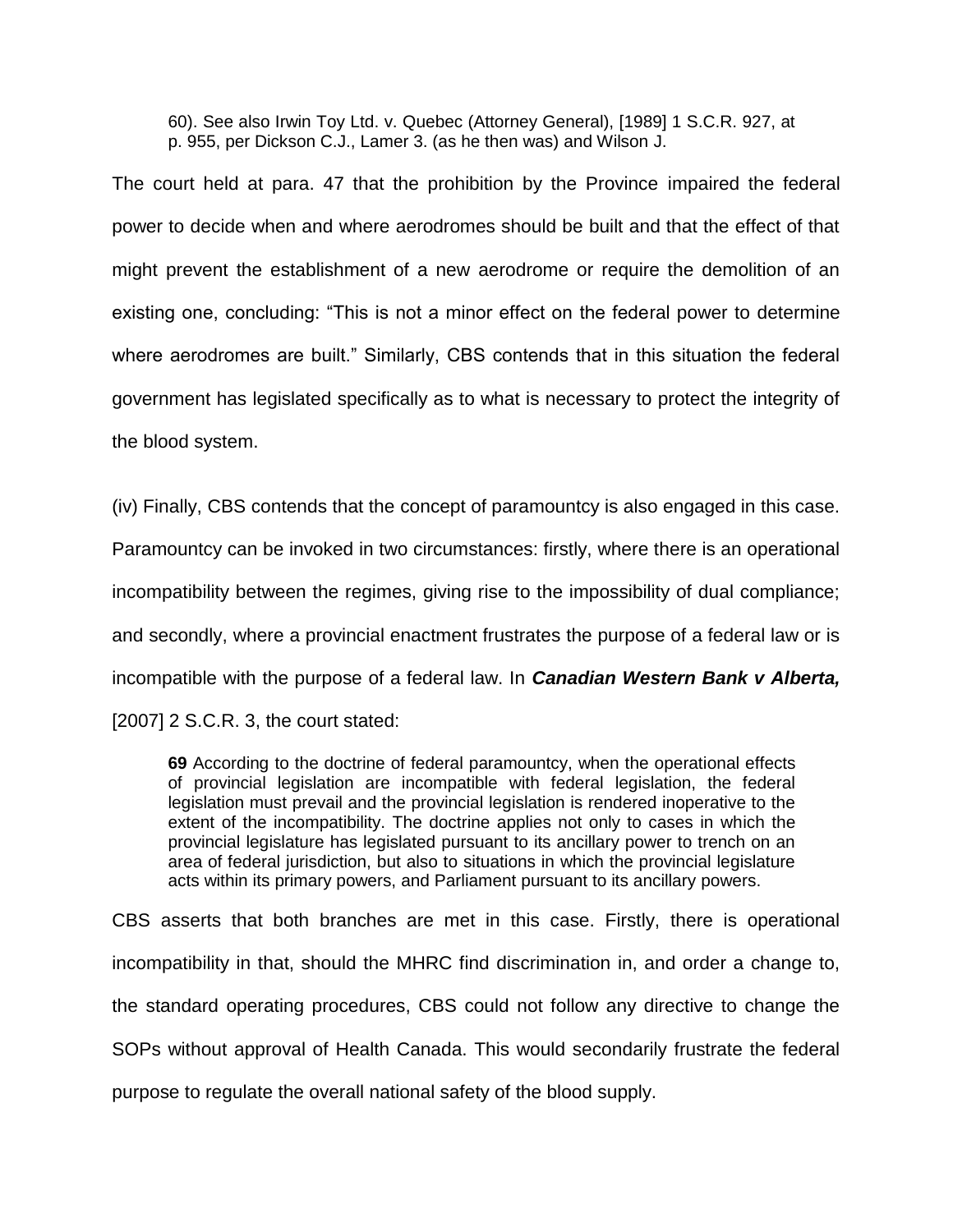## **Position of the Manitoba Human Rights Commission**

[21] Counsel for the MHRC accepts the characterization of the issue as to who has jurisdiction over the narrow activity of blood donor criteria. Their position is that MHRC correctly accepted jurisdiction in this situation. Counsel agrees that the *FDA* is validly enacted federal law and that blood safety is the paramount consideration in this matter and further agrees with the pronouncements in *Wetmore, supra,* that the *FDA* falls under the criminal law power to protect the health of the public plus that any change to the blood donor criteria would have to be pre-approved by Health Canada. Notwithstanding this, the position of the MHRC is that:

- (i) CBS activities involving donor screening fall primarily under the provincial administration of health;
- (ii) CBS activities are a service and do not impair the *FDA* power to regulate blood safety issues;
- (iii) responsibility for any changes may ultimately need to be approved by Health Canada, but the MHRC can and may consider whether any discriminatory practice might present a lesser discriminatory option.

[22] With respect to the first point, counsel refers to the case of *Northern Telecom Ltd. v. Communications Workers of Canada,* [1980] 1 S.C.R. 115, in which the court refers to its decision in *Construction Montcalm Inc., v. Minimum Wage Commission,*  [1979] 1 S.C.R. 754, setting out principles, including:

- (5) The question whether an undertaking, service or business is a federal one depends on the nature of its operation.
- (6) In order to determine the nature of the operation, one must look at the normal or habitual activities of the business as those of a "going concern", without regard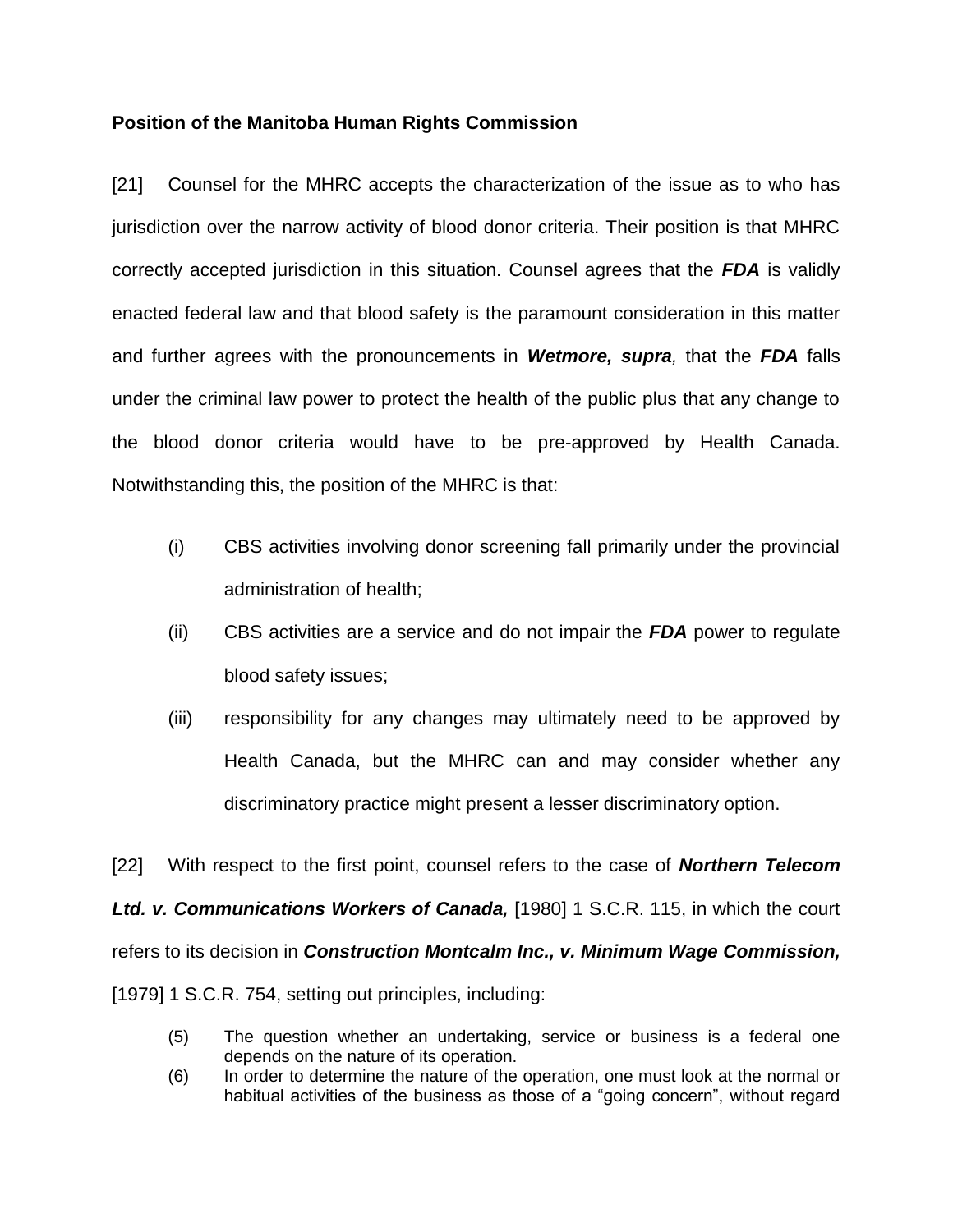for exceptional or casual factors; otherwise, the constitution could not be applied with any degree of continuity and regularity.

The court stated further on the same page:

In the case at bar, the first step is to determine whether a core federal undertaking is present and the extent of that core undertaking. Once that is settled, it is necessary to look at the particular subsidiary operation, i.e., the installation department of Telecom, to look at the "normal or habitual activities" of that department as "a going concern' and the practical and functional relationship of those activities to the core federal undertaking.

[23] MHRC maintains that donor recruitment, management and storage of blood products are part of the normal and habitual activities of the Province in obtaining blood products. Safety is, of course, an end to which everyone aspires, but it is not part of the habitual activity of CBS. MHRC referred to the *Insite* case, *supra,* at para. 19, in which the Supreme Court discussed the interplay between legislatures and the importance of co-operative federalism. The court determined, in that case, that interjurisdictional immunity and paramountcy were not applicable and that a federal undertaking may be involved in a provincial area, and a provincial undertaking may be involved in a federal area. MHRC referred, as well, to *NIL/TU,O Child* & *Family Services Society v***.** *B.C.G.E.U.,* [2010] S.C.J. No. 45 (QL), [2010] 2 S.C.R. 696, which is a labour relations case. Although not binding in the case at bar, there was a presumption in favour of provincial jurisdiction in labour relations cases. Counsel asserts that there should not be a distinction drawn in this case between labour and services, particularly when the functional test is applied.

[24] The second point raised by counsel for the MHRC is whether or not the blood screening criteria are part of the core of the federal power under the *FDA.* She distinguished the *CMHC* case, *supra,* and stressed that the complaint that X wishes to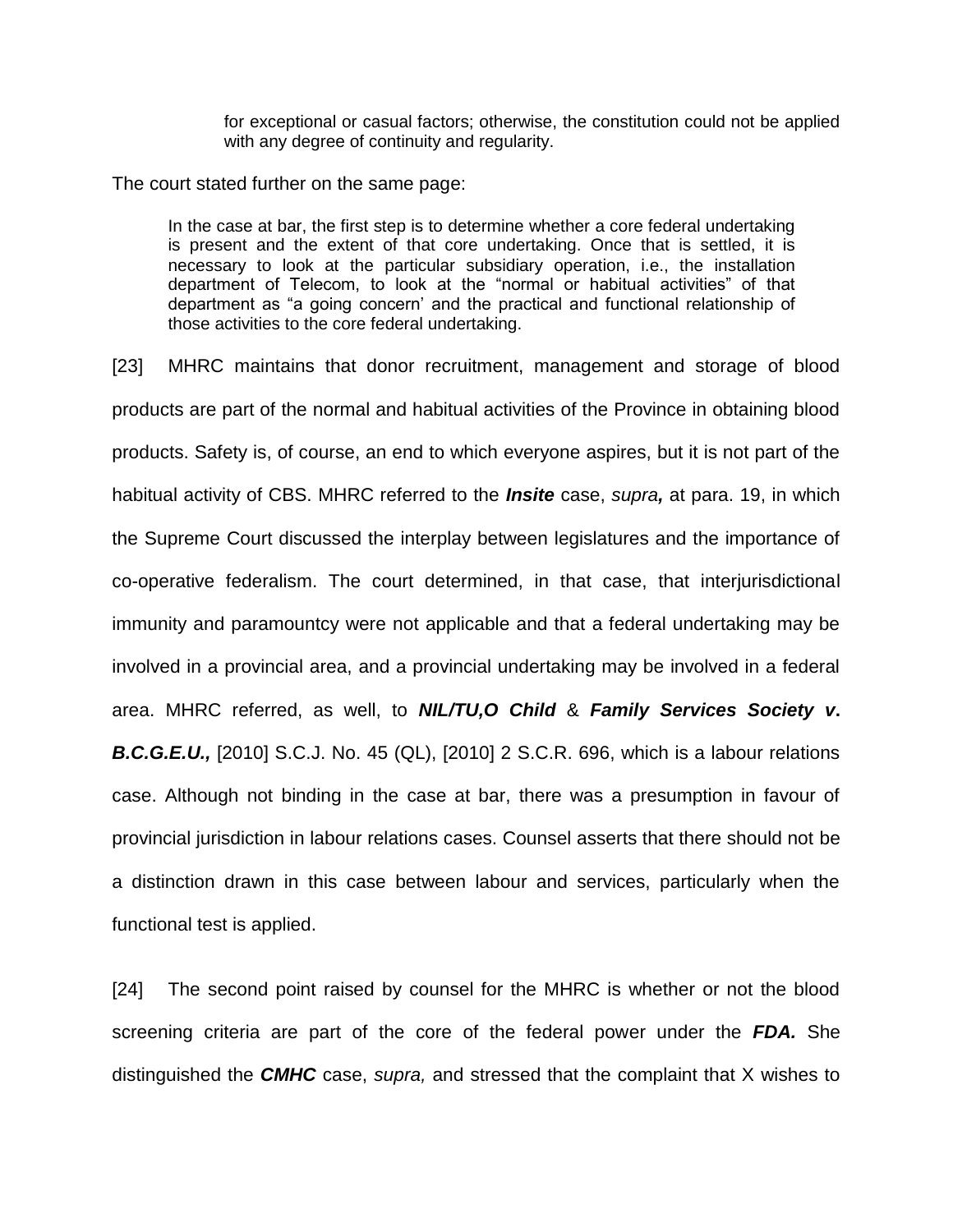bring forward does not go to the core of the federal power. Further, paramountcy is not applicable because there is no operational conflict between s. 13 of the Manitoba *Human Rights Code* and the *FDA,* and s. 13 does not frustrate the purpose of the *FDA.* Important points were made in *Canadian Western Bank, supra,* where, at para. 43, the court commented:

43 Excessive reliance on the doctrine of interjurisdictional immunity would create serious uncertainty. It is based on the attribution to every legislative head of power of a "core" of indeterminate scope -- difficult to define, except over time by means of judicial interpretations triggered serendipitously on a case-by-case basis. The requirement to develop an abstract definition of a 'core" is not compatible, generally speaking, with the tradition of Canadian constitutional interpretation, which favours an incremental approach. While it is true that the enumerations of ss. 91 and 92 contain a number of powers that are precise and not really open to discussion, other powers are far less precise, such as those relating to the criminal law, trade and commerce and matters of a local or private nature in a province.

Counsel asserts there is no evidentiary basis or facts to establish a conflict between the purposes of the MHRC code and the *FDA.* She further asserts that, when the MHRC accepted jurisdiction, it looked at this very question and determined that a s. 13 commission could look at the *bona fides* of a complaint and whether or not accommodation was possible.

[25] Thirdly, if the MHRC reviews the complaint, an adjudicator may be able to order Manitoba to look at whether there are less discriminatory ways in which to proceed with blood screening criteria. Counsel asserts that CBS relies unduly on not renewing the establishment licence as a reason not to give jurisdiction to the Province, Instead, the purpose of human rights legislation is to investigate issues and work for change where discrimination exists. Further, there are aspects of CBS activities that fall squarely within the jurisdiction of the Province, for example, the screening process and interview that each potential blood donor candidate must go through.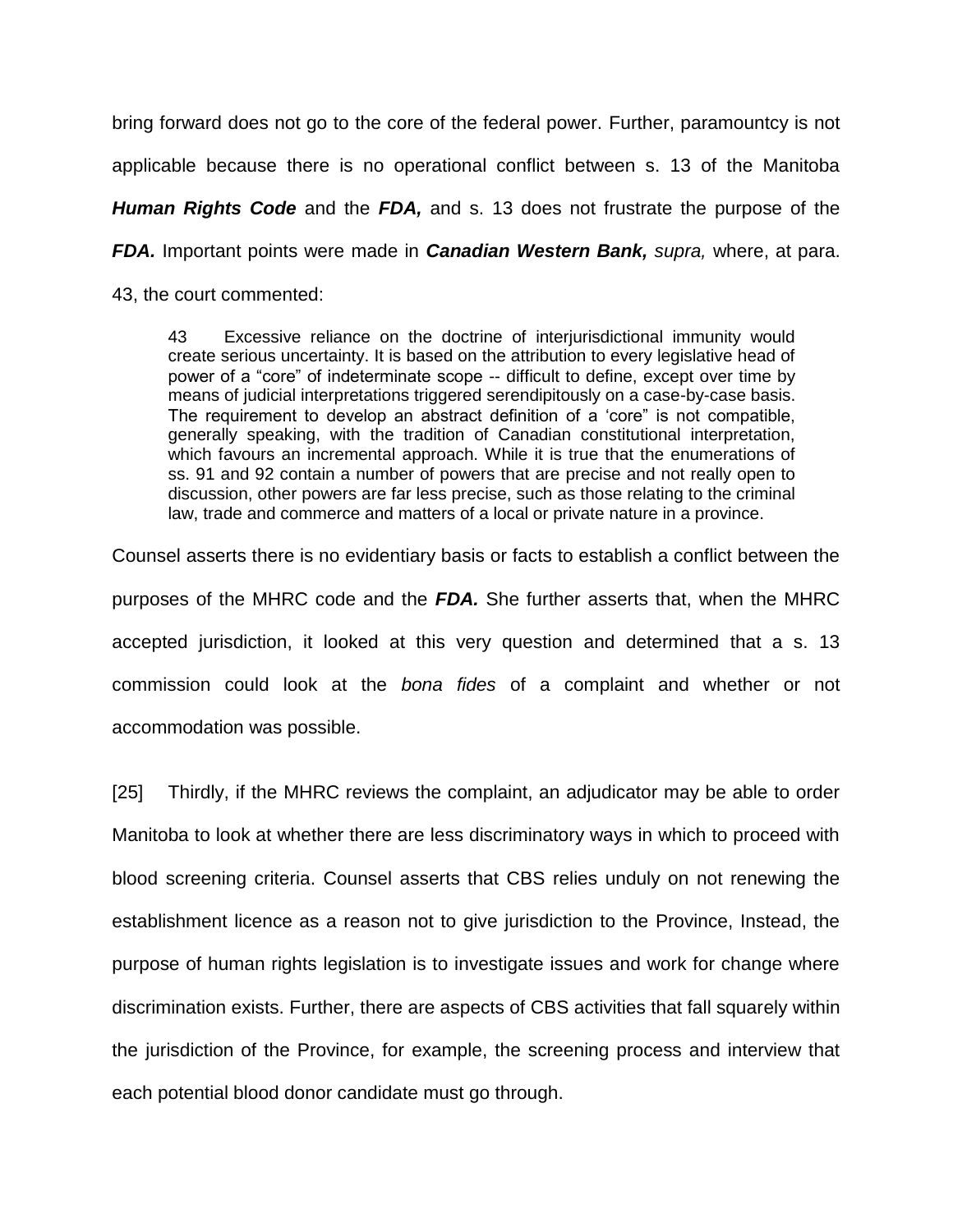## **Position of the Province of Manitoba as Intervener**

[26] Counsel for the Province of Manitoba ("the Province") approached the issue in a three-pronged fashion:

- (i) identifying the test to be used to determine jurisdiction;
- (ii) how that test is to be applied to the claim brought in this case, with particular reference to interjurisdictional immunity; and
- (iii) whether or not the issue of paramountcy applies in the case at bar.

# *(i) the test to be used to determine jurisdiction*

[27] Counsel asserts that the proper test is **a** functional test as set out in *Scowby v.* 

*Saskatchewan (Board of Inquiry),* [1986] S.C.J. No. 57 (QL), [1986] 2 S.C.R. 226 at para. 3, in which the court affirmed that human rights are not a free-standing programme and that provincial legislation protecting human rights is constitutionally valid only to the extent that it is independently valid under s. 92.

[28] The court, however, went on to say:

4 Let it be said at once that one does not approach a provincial human rights code on the basis that it is constitutionally presumptively suspect. The great bulk of the protections granted by such codes would appear to be beyond challenge as being legislation in relation to property and civil rights, or to matters of merely local or private nature. They deal, for example, with questions of discrimination in housing and employment, and equal access to goods and services. These legislative protections are valid not because they affirm interests such as liberty, or human dignity, but because the activities legislated, that is for example housing, employment, and education, are themselves legitimate areas of provincial concern under ss. 92 and 93. …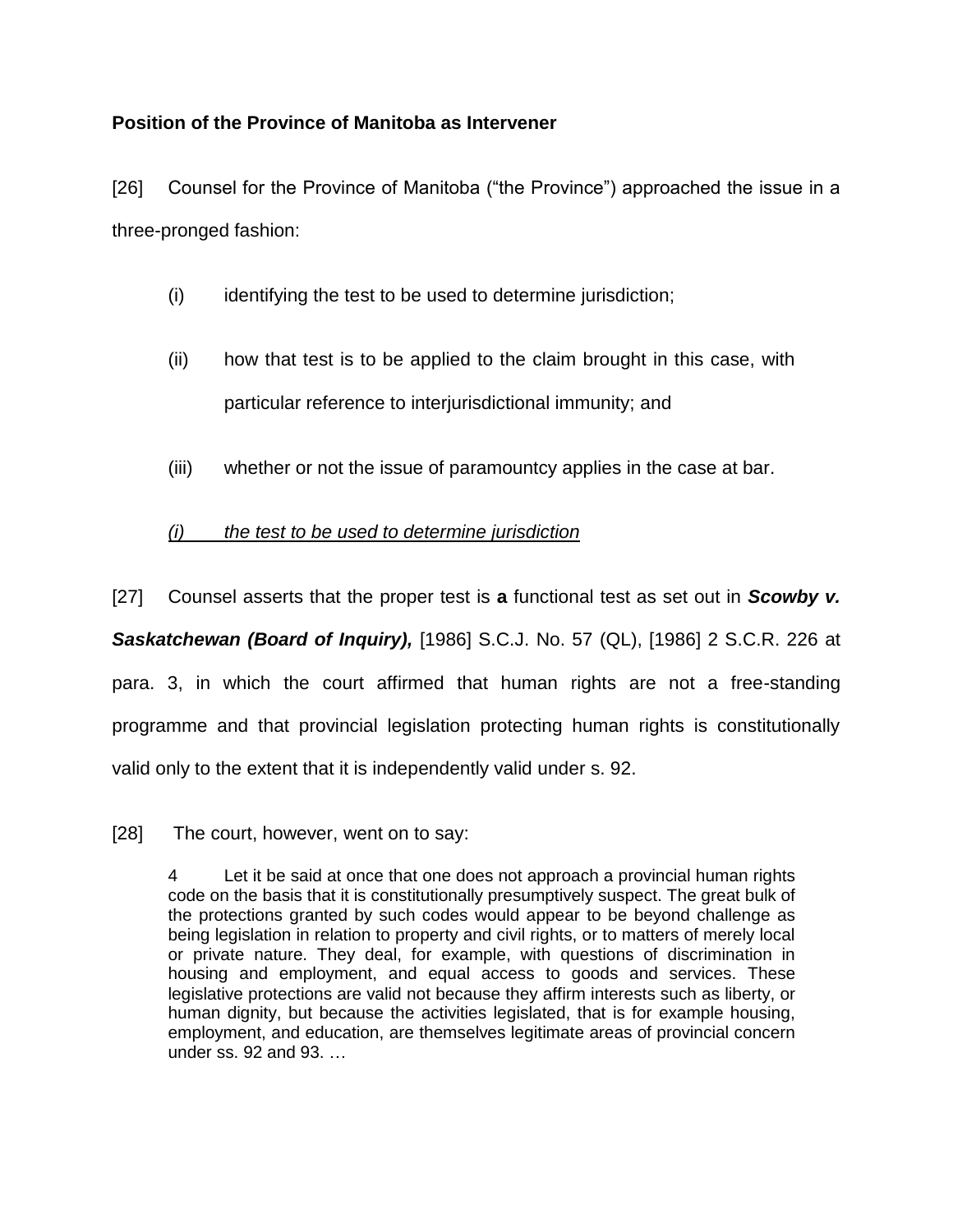The court, at para. 7, adopted the comments of Prof. Laskin (as he then was) in a review published in (1959), 37 Can. Bar Rev. 77, at p. 104:

An assessment of the civil liberty classifications in terms of legislative power leads to the conviction that, by and large, economic liberty and liberty in the human rights or egalitarian sense are, respectively, subject either to federal or to provincial legislative power or to both concurrently, according to whether the industries, undertakings or activities involved or with which these liberties are connected, are themselves within the legislative power of Parliament or a provincial legislature.

[29] Thus, according to counsel, whether the issue of any potential discrimination in this case is governed by a federal or provincial human rights commission or both depends on the heading under which the undertakings or activities would fall. Counsel asserts that blood safety is important and covered by both provincial and federal jurisdictions. He agrees that the *FDA* is validly enacted federal legislation pursuant to s. 9 1(27) of the Constitution, but that this is not a valid exercise of POGG. He agrees with

CBS that *Wetmore, supra,* and *Crown Zeilerbach, supra,* govern the explanation of

the POGG power as outlined in para. 18 of this decision. In addition, he refers to Beetz

3. in *The Reference re Anti-Inflation Act,* [1976] 2 S.C.R. 373, as saying:

…the peace, order and good government power should be confined to justifying (i) temporary legislation dealing with a national emergency (p. 459) and (ii) legislation dealing with "distinct subject matters which do not fall within any of the enumerated heads of s. 92 and which, by nature, are of national concern".... (p. 457)

[30] Counsel for the Province asserts that the fact that blood safety is regulated under the *FDA* is not determinative of human rights jurisdiction. Rather, the question is whether the undertaking and activity is within the provincial or federal jurisdiction or both. He asserts that the blood system is integral to the provincial health care system. He refers to *Schneider v. British Columbia,* [1982] 2 S.C.R. 3 at pp 15-16, where the court said: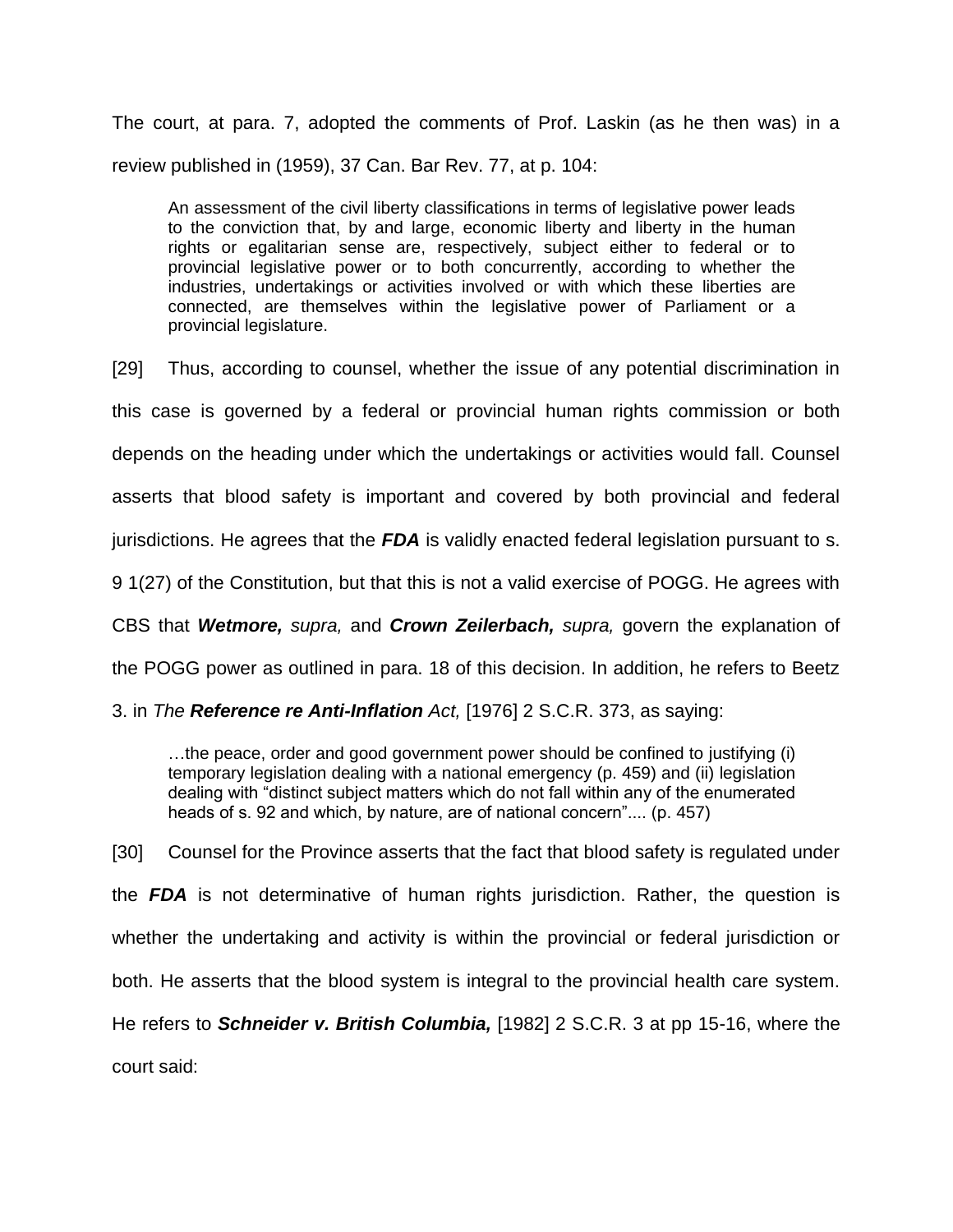This view that the general jurisdiction over health matters is provincial (allowing for a limited federal jurisdiction either ancillary to the express heads of power in s. 91 or the emergency power under peace, order and good government) has prevailed and is now not seriously questioned …

[31] In the Reference re **Assisted Human Reproduction Act,** [2010] S.C.J. No. 61

(QL), [2010] 3 S.C.R. 457, the court reaffirmed the shared jurisdiction in matters of

health. The court, in discussing the prohibition on certain cloning practices, said:

24 The text of the Act suggests that its dominant purpose is to prohibit inappropriate practices, rather than to promote beneficial ones. It is true that the Act establishes a scheme to control assisted reproduction on a national level, and this initiative necessarily touches on provincial jurisdiction over medical research and practice. However, the dominant thrust of the Act is prohibitory, and the aspects that concern the provision of health services do not rise to the level of pith and substance.

#### And, later:

226 We concluded above that the purpose of the impugned provisions was to establish mandatory national standards for assisted human reproduction. A review of the practical consequences of these provisions shows that they have a significant impact on the practice of medicine. We therefore cannot agree with the Attorney General of Canada that the impugned provisions have nothing to do with the quality of services or the management of health-care institutions.

As in the case at bar, a federal licence was required by provincial clinics, and it was

held that such institutions were hospitals within the definitions established by the provinces. The court concluded that there was a need to constrain federal use of the

criminal law power regarding health issues.

[32] Counsel also referred to *The Persona! Health Information Act,* C.C.S.M., c. P33.5, which dealt with how medical information is collected, and the regulations, which established that CBS is a health care facility. Section 13 of *The Personal Health Information Act* refers to the collection of information under *The Privacy Act,*  C.C.S.M., c. P125. Counsel asserts that these sections directly relate to the CBS, including the donor screening questionnaires collected at the time of a blood donation.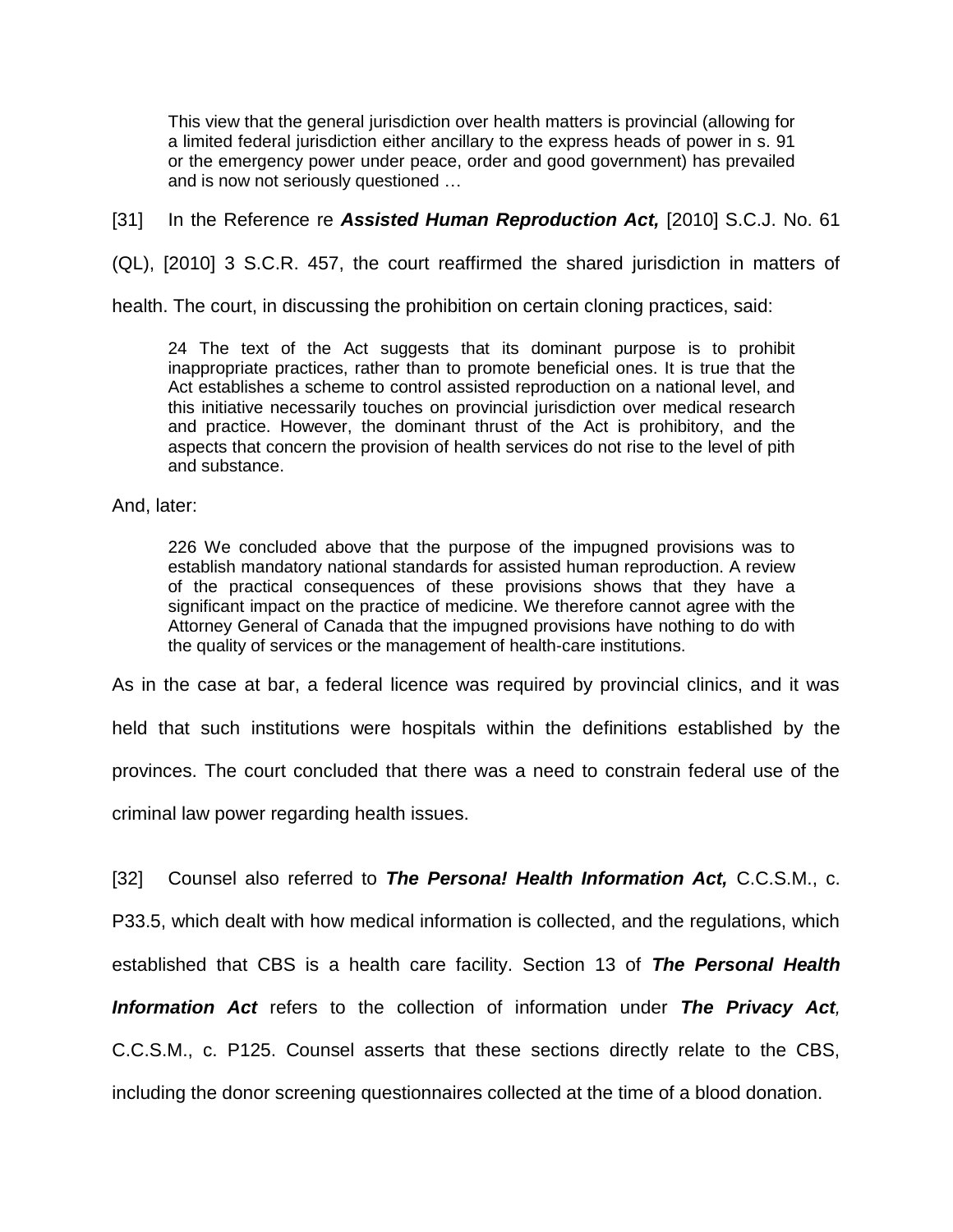## [33] In *Canadian Blood Services v. Freeman,* [2010] O.J. No. 3811 (QL), 2010

ONSC 4885, the MOU used to establish the CBS is described as follows:

363 Under the MOU, the provinces and territories assumed responsibility for funding the bulk of the NBA's operations as an integral component of the provincial/territorial health care delivery systems. In doing so, they reaffirmed the principle that the cost of providing blood and blood products to Canadians should be covered under the insured health services provided in each province and territory. They committed to provide adequate funding to the NBA to cover its operational budget and any necessary response to health and safety emergencies. This commitment has been realized through the funding formulas in place for CBS. It is further evidence that CBS's mandate is linked with a government program; namely, the delivery of health care in that province or territory.

[34] Counsel points, as well, to extracts from *Constitutional Law of Canada* by

Peter Hogg, 5k" ed. Supp., Vol. 1 (Toronto: Carswell, 2007), in which Prof. Hogg stated:

32.2 Federal power over health

The federal Parliament's power over the peace, order and good government of Canada, which is in the opening words of s. 91 of the *Constitution Act, 1867,* is the national analogue of the provincial power over local or private matters in s. 92(16). The peace, order and good government power extends to public health matters that have attained national dimensions, either under the national concern branch of the power or under the emergency branch of the power. The Privy Council contemplated the emergency branch as the source of authority to deal with "an epidemic of pestilence".

…

The federal power over criminal law in s. 91(27) authorizes laws to punish or regulate conduct that is dangerous to health, such as the use of narcotics and tobacco and the regulation of hazardous products. …

However, the criminal law power does not mean that blood safety is only a federal

concern. He points to the fact that, although Quebec has opted out of the federal

system, it is still subject to federal regulation, as are the other provinces, but deals with

its blood services on a provincial basis.

[35] Stressing that there is concurrent jurisdiction in matters of blood safety, counsel

refers to the affidavit of Dr. Goldman, and specifically ex. S, the MOU. At p. 21 of the

MOU, the functions and responsibilities of the NBA are: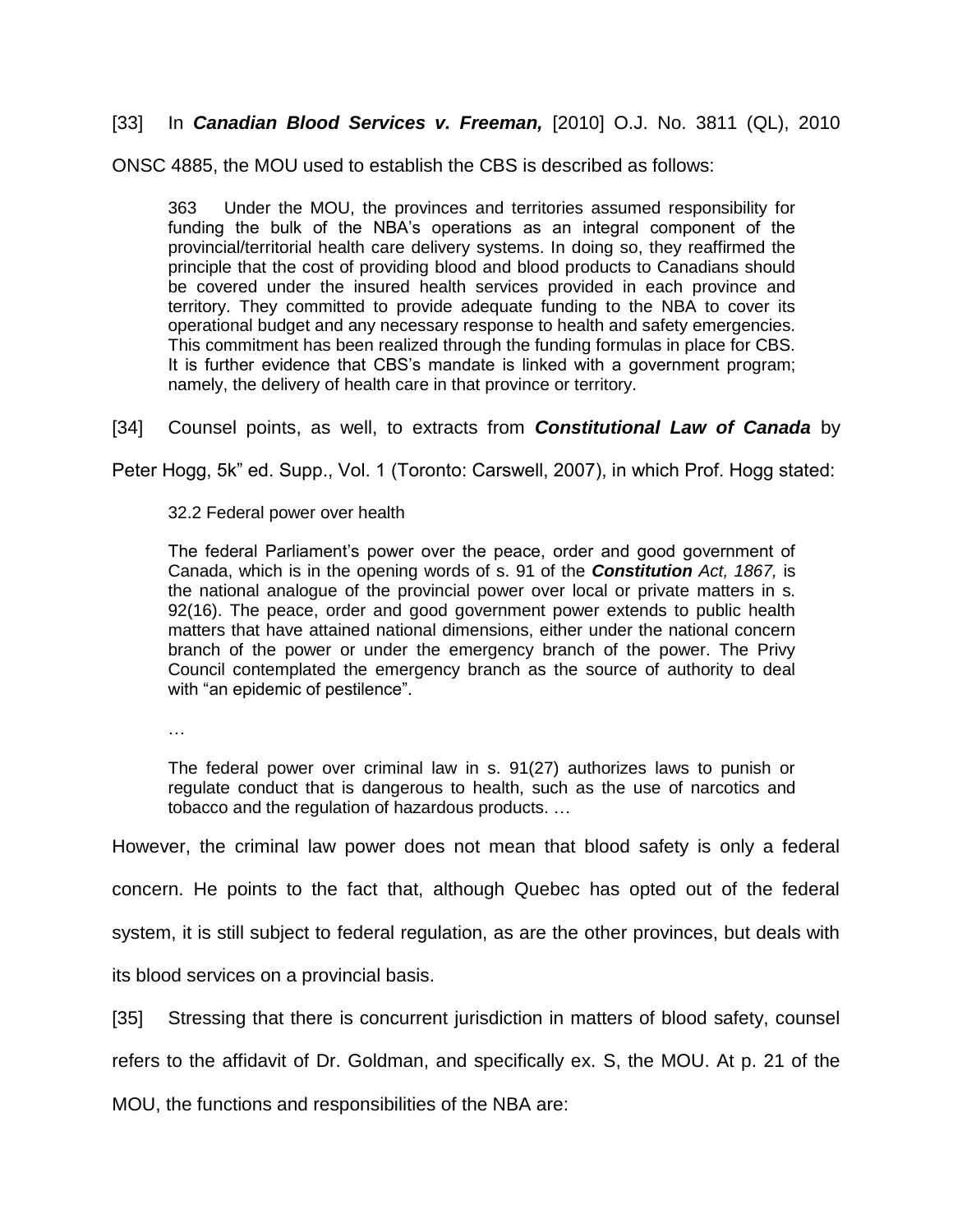in ensuring access to a safe, secure and affordable blood supply, the NBA will provide for the following four operational functions in a fully integrated fashion

- donor recruitment and management;
- whole blood and plasma collection;
- testing and laboratory work;
- processing;
- storage and distribution; and
- inventory management

[36] Annex B at p. 24 of the MOU is the governance model for ensuring the overall integrity of the blood system. At p. 25 of the MOU, it is noted that the NBA is the vehicle by which provincial and territorial governments can deliver a national blood supply programme effectively and efficiently and achieve donor to patient integration and transparency for consumers and the public. And finally, at p. 27 of the MOU, it is specifically articulated that provincial health ministers are responsible for:

- the effectiveness of the blood supply system as an integral component of the P/T health care delivery systems
- funding requirements of the NBA as approved by its Members
- recommending to the Minister of Health (Canada) any proposed changes to the NBA legislation.

## *ii) interjurisdictional immunity*

[37] Thus, counsel asserts that there is clearly a double aspect to the provision of a safe blood supply and disputes that interjurisdictional immunity is at play. Counsel distinguishes a number of cases relied on by CBS and takes the position that the test in this case is whether or not applying the provincial human rights law to blood donor criteria impairs the unassailable core of exclusive federal jurisdiction over criminal law as set out in s. 91(27) and asserts that it does not, as there is concurrent jurisdiction over the issue of blood safety. Counsel submits that the cases relied on by CBS are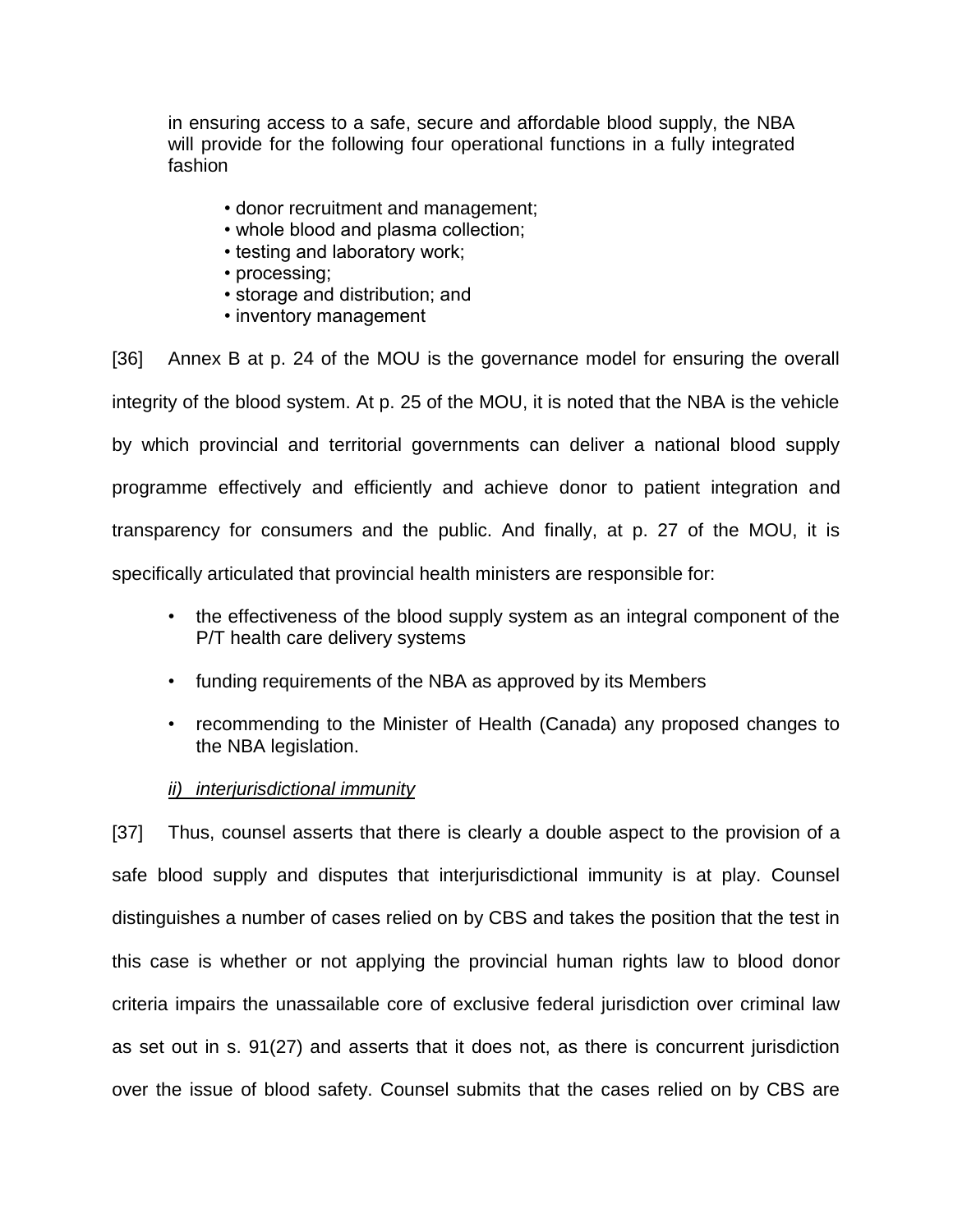situations where specific jurisdiction has been given to the federal government, such as

in the area of postal regulation and inter-provincial works such as canals. *Canadian* 

*Western Bank, supra,* discusses at length the issue of interjurisdictional immunity. In

that case, the court stated:

42 While the text and logic of our federal structure justifies the application of interjurisdictional immunity to certain federal "activities", nevertheless, a broad application of the doctrine to "activities" creates practical problems of application much greater than in the case of works or undertakings, things or persons, whose limits are more readily defined. A broad application also appears inconsistent, as stated, with the flexible federalism that the constitutional doctrines of pith and substance, double aspect and federal paramountcy are designed to promote.

At para. 67, the court affirmed that the doctrine of interjurisdictional immunity has and

should be applied with great restraint. In fact, as the *Insite* case, *supra,* indicates, at

para. 60, the doctrine is never applied to a broad and amorphous area of jurisdiction. In

that case, the doctrine of interjurisdictional immunity was again quoted as applying in a

narrow fashion:

61 Recent jurisprudence has tended to confine the doctrine of intedurisdictional immunity. In *Canadian Western Bank,* the majority stated that "although the doctrine of interjurisdictional immunity has a proper part to play in appropriate circumstances, we intend now to make it clear that the Court does not favour an intensive reliance on the doctrine, nor should we accept the invitation of the appellants to turn it into a doctrine of first recourse in a division of powers dispute" (para. 47). More recently, in *COPA,* the majority held that the doctrine "has not been removed from the federalism analysis", but rather remains "in a form constrained by principle and precedent" (para. 58).

62 This caution reflects three related concerns. First, the doctrine of interjurisdictional immunity is in tension with the dominant approach that permits concurrent federal and provincial legislation with respect to a matter, provided the legislation is directed at a legitimate federal or provincial aspect, as the case may be. This model of federalism recognizes that in practice there is significant overlap between the federal and provincial areas of jurisdiction, and provides that both governments should be permitted to legislate for their own valid purposes in these areas of overlap.

63 Second, the doctrine is in tension with the emergent practice of cooperative federalism, which increasingly features interlocking federal and provincial legislative schemes. In the spirit of cooperative federalism, courts "should avoid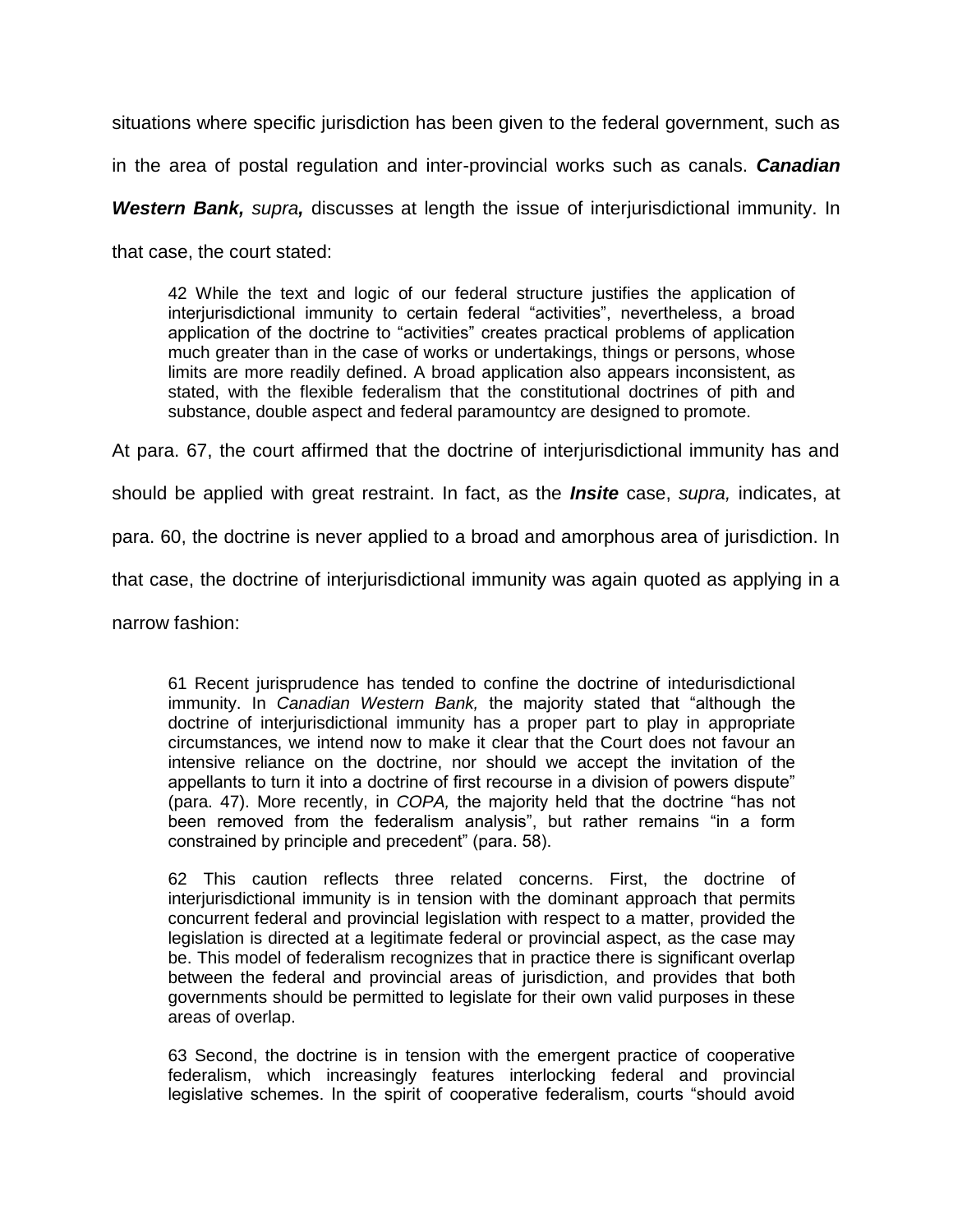blocking the application of measures which are taken to be enacted in furtherance of the public interest": *Canadian Western Bank,* at para. 37. Where possible, courts should allow both levels of government to jointly regulate areas that fall within their jurisdiction: *Canadian Western Bank,* at para 37.

64 Third, the doctrine of interjurisdictional immunity may overshoot the federal or provincial power in which it is grounded and create legislative "no go" zones where neither level of government regulates. Since it is not necessary for the government benefiting from the immunity to actually regulate in the field in question, extension of the doctrine of interjurisdictional Immunity risks creating "legal vacuums": *Canadian Western Bank,* at para. 44.

[38] Counsel stresses that the core of criminal law is just as amorphous as that of health; in overlapping areas, concurrent jurisdiction is permitted unless there is a need to use the doctrine of paramountcy in a restrained fashion. He distinguishes the *COPA*  case, *supra,* and the case of *Ordon Estate v. Grail,* [1998] 3 S.C.R. 437, 166 D.L.R. (4th) 193, relied on by CBS as dealing with aviation and navigation, which are federal undertakings and easily distinguishable. He says that the CBS is not a federal undertaking and that we are dealing with the application of criminal law. Further, the *CMHC* case, *supra,* is not analogous to the case at bar as it has to do with the spending powers of the federal government, and in any event, was heard before *Canadian Western Bank, supra,* and *Insite.* 

#### *(iii) applicability of the principle of paramountcv*

[39] Counsel for the intervener lastly dealt with the issue of paramountcy in which a provincial law is rendered inoperative to the extent of any legislative conflict. In *Canadian Western Bank,* the court described the necessity for a restrained approach to this doctrine and the necessity for either an actual conflict or frustration of a valid federal purpose (para. 71). Counsel referred to the *COPA* case, *supra,* in which the court explained at para. 64 that federal paramountcy may arise where dual compliance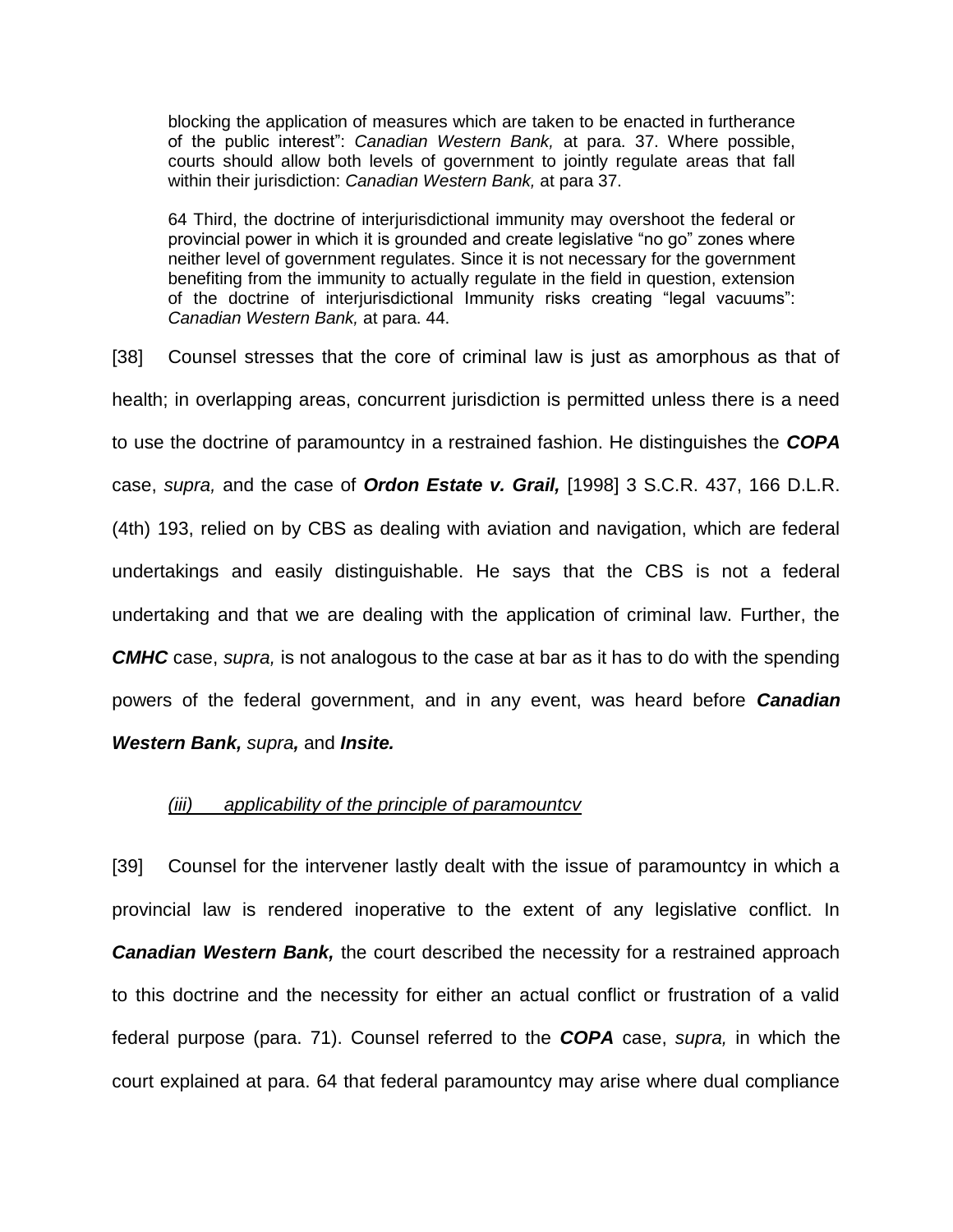is impossible or provincial legislation frustrates a federal purpose. Counsel for the intervener submits, therefore, that, in the case at bar as well, there is no operational conflict between the *FDA* and Manitoba *Human Rights Code.*

[40] As the *Freeman* case, *supra,* suggests at para. 358, CBS's donor screening policies are not prescribed in the *FDA* or in the establishment licence; nor are they prescribed in any guidelines published by Health Canada. It is only the Canadian Standards Association (CSA) standard that states that men who have had sex with another male, even once, since 1977, shall be indefinitely deferred. Although CBS's "Men who have Sex with Men" (MSM) deferral policy is consistent with the CSA standard, CBS is not required by law to follow that standard. CBS in Manitoba has chosen its policy to comply with Health Canada policy, but there is, in fact, no operational conflict.

[41] And finally, counsel submits there is not a frustration of the federal purpose. Unlike in *Law Society of British Columbia v Mangat,* 2001 SCC 67, [2001] 3 S.C.R. 113, referenced in *COPA, supra,* the distinction is made from a situation where it is possible to comply with both federal and provincial purposes, but the operation of the provincial regulation undermines the purpose of the federal authority. In *Mangat,* there was an express federal regulation allowing non-lawyers to appear before the Immigration and Refugee Board. A provincial act that purported to disallow non-lawyers from making such appearances obviously frustrated the federal law if let prevail.

[42] Counsel points out that the *FDA* purpose is to criminalize unsafe blood practice, and the Manitoba human rights law is not inconsistent with that purpose. He submits, as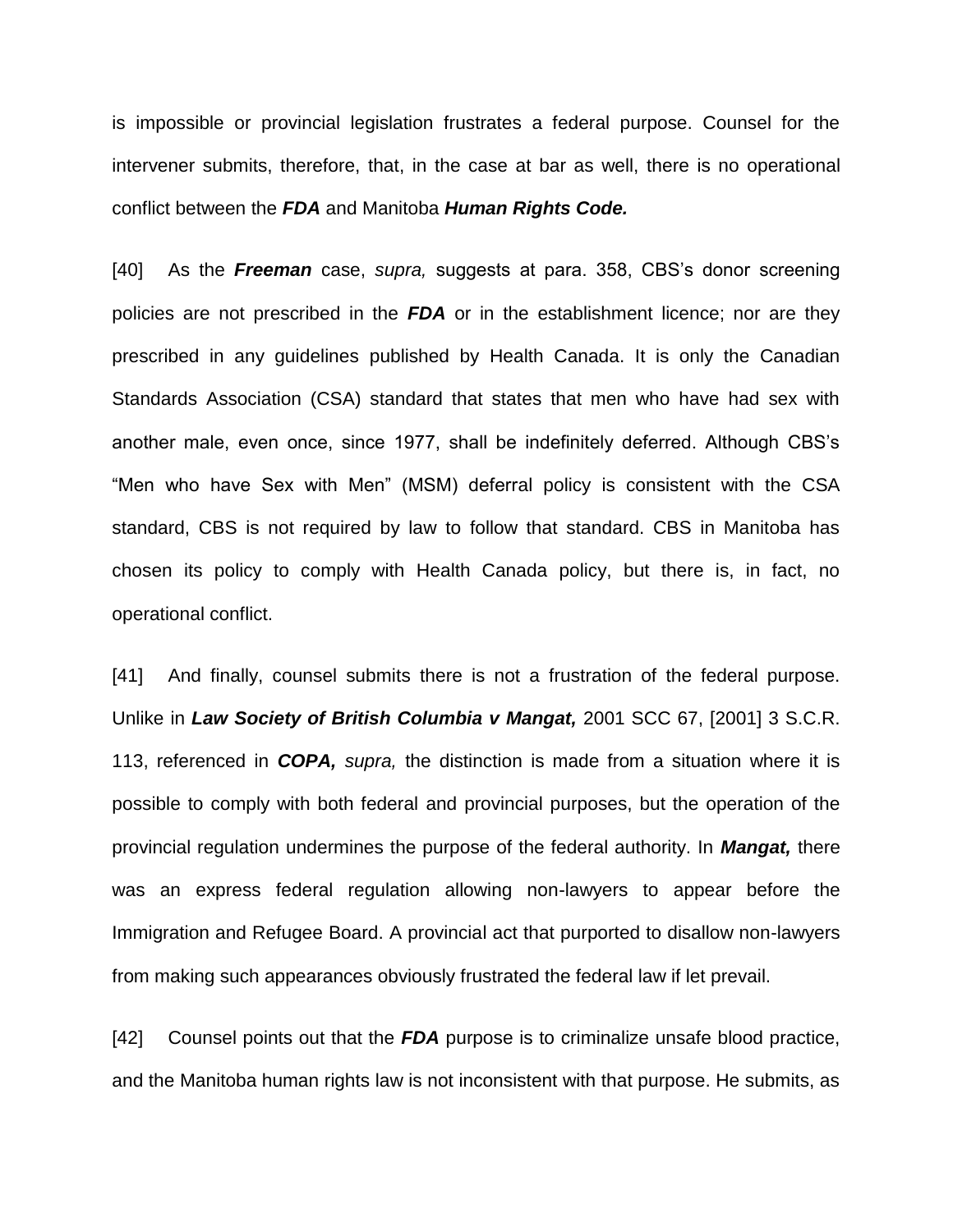well, that CBS and the *FDA* have not occupied the field in blood safety. As was stated in *Canadian Western Bank, supra,* at para. 74, to occupy the field, there has to be a presumption to eliminate provincial action in a particular area. Thus, counsel says that the test for paramountcy is not satisfied regardless of the tests used. Any practical problems down the road do not go to paramountcy and are hypothetical and certainly are not basis enough to deny jurisdiction to Manitoba to investigate a human rights complaint. As was stated in para. 46 of *Canadian Western Bank,* Parliament could always pass specific legislation regarding the MSM policy if it felt that such was critical to blood safety. Thus, the position of counsel for the intervener is that there is no reason to deny jurisdiction on any basis to MHRC at least to consider the complaint of X.

#### **ANALYSIS**

[43] Pursuant to s. 91(27) of the *Constitution Act, 1867,* the federal government has authority to legislate in the area of criminal law, and pursuant to s. 91 generally, for the peace, order and good government of Canada in relation to all matters not coming within the classes of subjects assigned exclusively to the legislatures of the provinces ("POGG"). Provinces generally have authority over matters involving health pursuant to s. 92(7) involving the establishment, maintenance and management of hospitals; pursuant to s. 92(13), property and civil rights; and pursuant to s. 92(16), generally all matters of a merely local or private nature in the province.

[44] All parties have agreed that the federal government has the authority under s. 91(27) to pass the *FDA* and the regulations and that it is validly enacted federal criminal law. Further, the distribution and control of blood and blood products is properly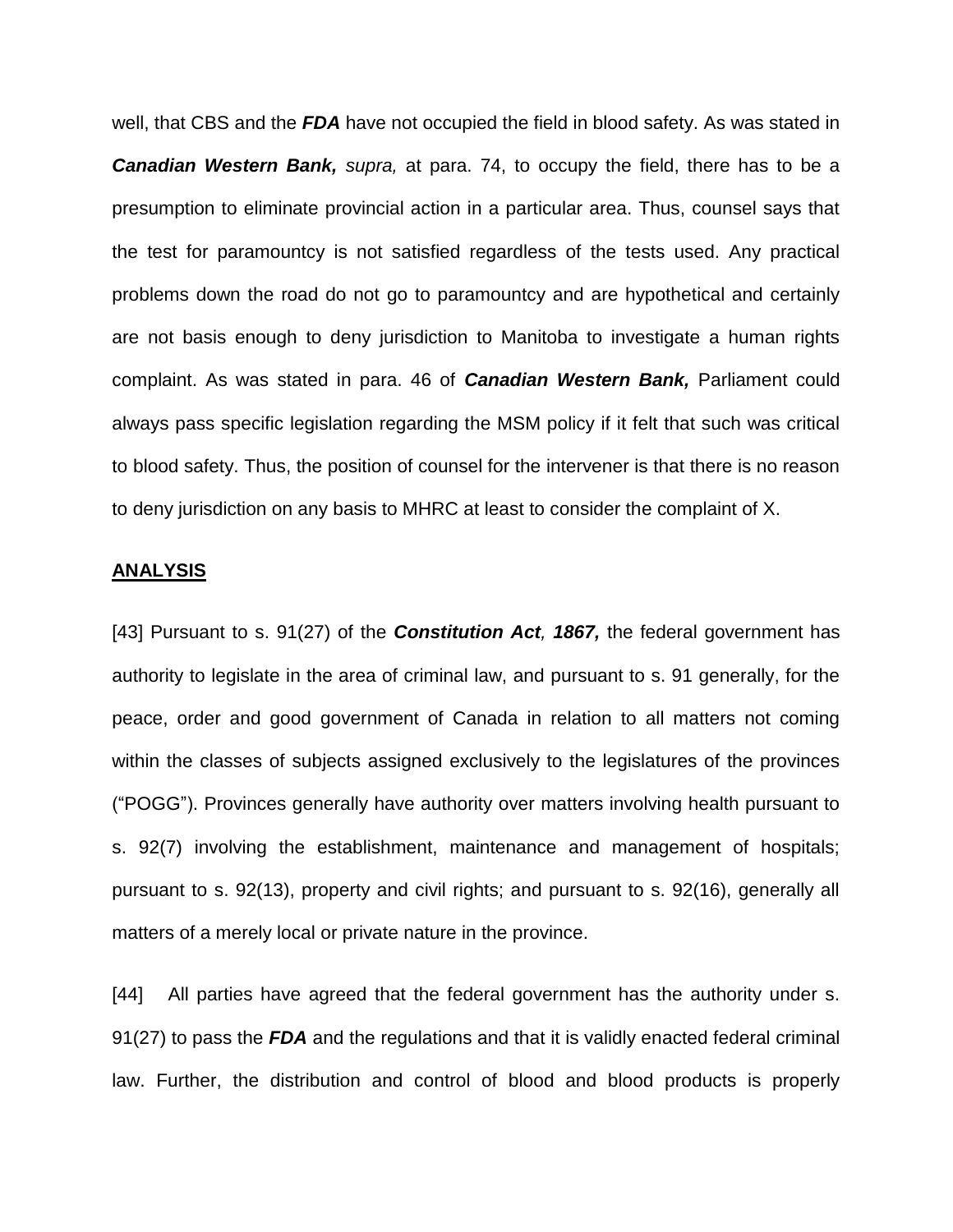included in this legislation, and the CBS is mandated to follow the *FDA* and the regulations. Pursuant to those regulations, the CBS must have an establishment licence for each of the premises it operates. Any changes to the establishment licence must be pre-approved by Health Canada.

[45] CBS has also maintained that jurisdiction in the area of blood safety is founded

in the POGG power. This was disputed by the intervener in oral argument, citing the

dissent in *Wetmore, supra.* Interestingly, the intervener, in his brief, seems to concede

the applicability of POCG. He says in his brief:

33. The source of validity for the federal jurisdiction of health typically lies in criminal law or in P0CC, both of which are relied on by the Applicant in this case.

He then goes on to quote from Hogg, *supra,* as follows:

**32.2** The federal Parliament's power over the peace, order and good government of Canada, which is in the opening words of s. 91 of the *Constitution Act, 1867,* is the national analogue of the provincial power over local and private matters in s. 92(16). The peace, order and good government power extends to public health matters that have attained national dimensions, either under the national concern branch of the power, or under the emergency branch of the power. The Privy Council contemplated the emergency branch as the source of authority to deal with an "epidemic of pestilence".

The federal power over criminal law in s. 91(27) authorizes laws to punish or regulate conduct that is dangerous to health, such as the use of narcotics and tobacco, and the regulation of hazardous products. …

……

[46] I am satisfied that the legislation involving the safety of blood and blood products

is properly passed pursuant to the POGG power of Parliament, as well as the criminal

law power. The POGG power was clearly articulated in *Crown Zellerbach* as follows:

**33** From this survey of the opinion expressed in this Court concerning the national concern doctrine of the federal peace, order and good government power I draw the following conclusions as to what now appears to be firmly established: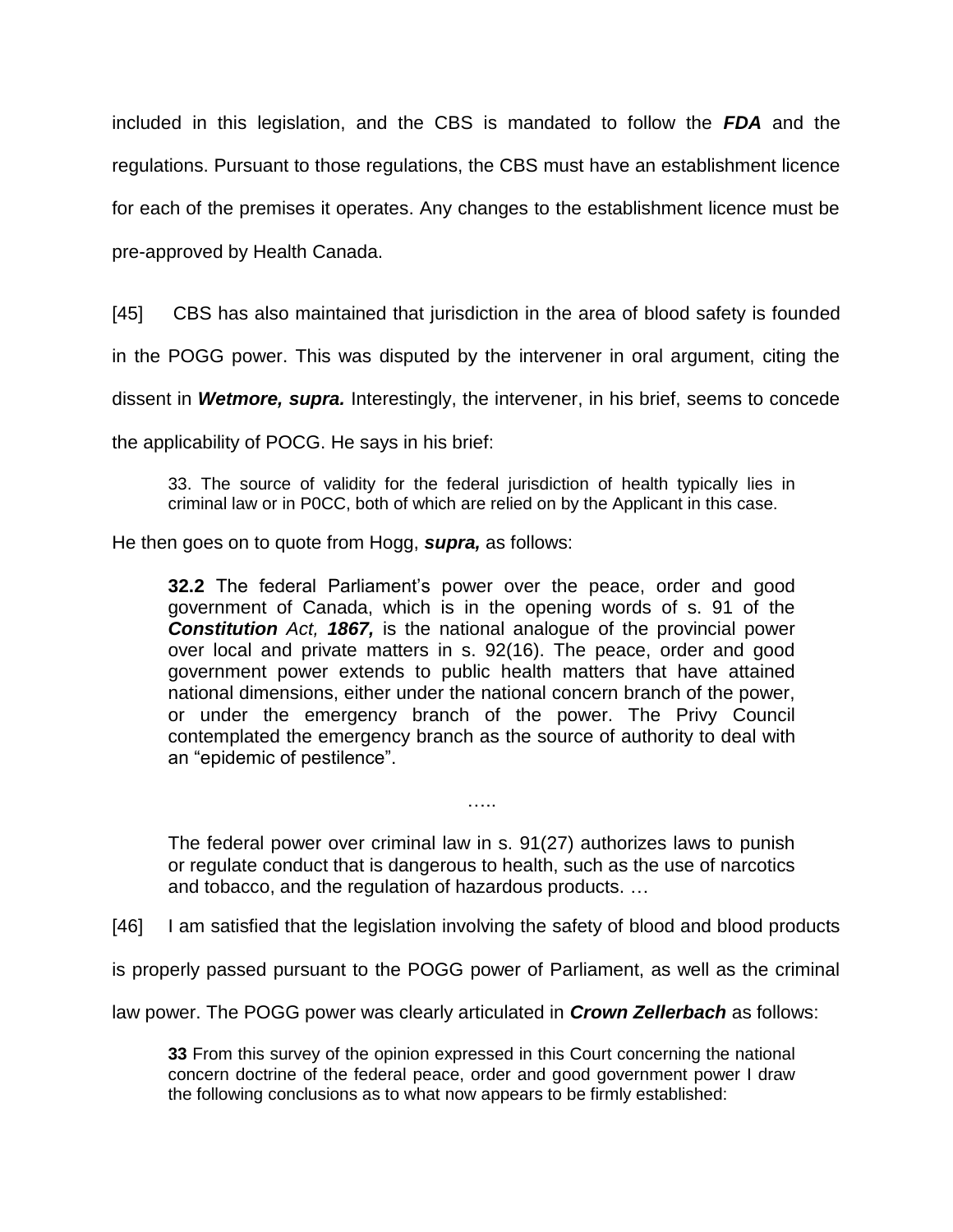- 1. The national concern doctrine is separate and distinct from the national emergency doctrine of the peace, order and good government power, which is chiefly distinguishable by the fact that it provides a constitutional basis for what is necessarily legislation of a temporary nature;
- 2. The national concern doctrine applies to both new matters which did not exist at Confederation and to matters which, although originally matters of a local or private nature in a province, have since, in the absence of national emergency, become matters of national concern;
- 3. For a matter to qualify as a matter of national concern in either sense it must have a singleness, distinctiveness and indivisibility that clearly distinguishes it from matters of provincial concern and a scale of impact on provincial jurisdiction that is reconcilable with the fundamental distribution of legislative power under the Constitution;
- 4. In determining whether a matter has attained the required degree of singleness, distinctiveness and indivisibility that clearly distinguishes it from matters of provincial concern it is relevant to consider what would be the effect on extra- provincial interests of a provincial failure to deal effectively with the control or regulation of the intra-provincial aspects of the matter.

**34** This last factor, generally referred to as the "provincial inability" test and noted with apparent approval in this Court in Labatt, Schneider and Wetmore, was suggested, as Professor Hogg acknowledges, by Professor Gibson in his article, "Measuring 'National Dimensions" (1976), 7 Man. Li. 15, as the most satisfactory rationale of the cases in which the national concern doctrine of the peace, order and good government power has been applied as a basis of federal jurisdiction. As expounded by Professor Gibson, the test would appear to involve a limited or qualified application of federal jurisdiction. As put by Professor Gibson at pp. 34- 35, "By this approach, a national dimension would exist whenever a significant aspect of a problem is beyond provincial reach because it falls within the jurisdiction of another province or of the federal Parliament. It is important to emphasize however that the entire problem would not fall within federal competence in such circumstances. Only that aspect of the problem that is beyond provincial control would do so. Since the "P.O. & G.G." clause bestows only residual powers, the existence of a national dimension justifies no more federal legislation than is necessary to fill the gap in provincial powers. …

In my opinion, paints 3 and 4 and para. 34 are determinative of federal jurisdiction

pursuant to POGG. Thus, it is clear that both the provinces and the federal government

have concurrent jurisdiction in matters of health -- the provinces, pursuant to s. 92(7), s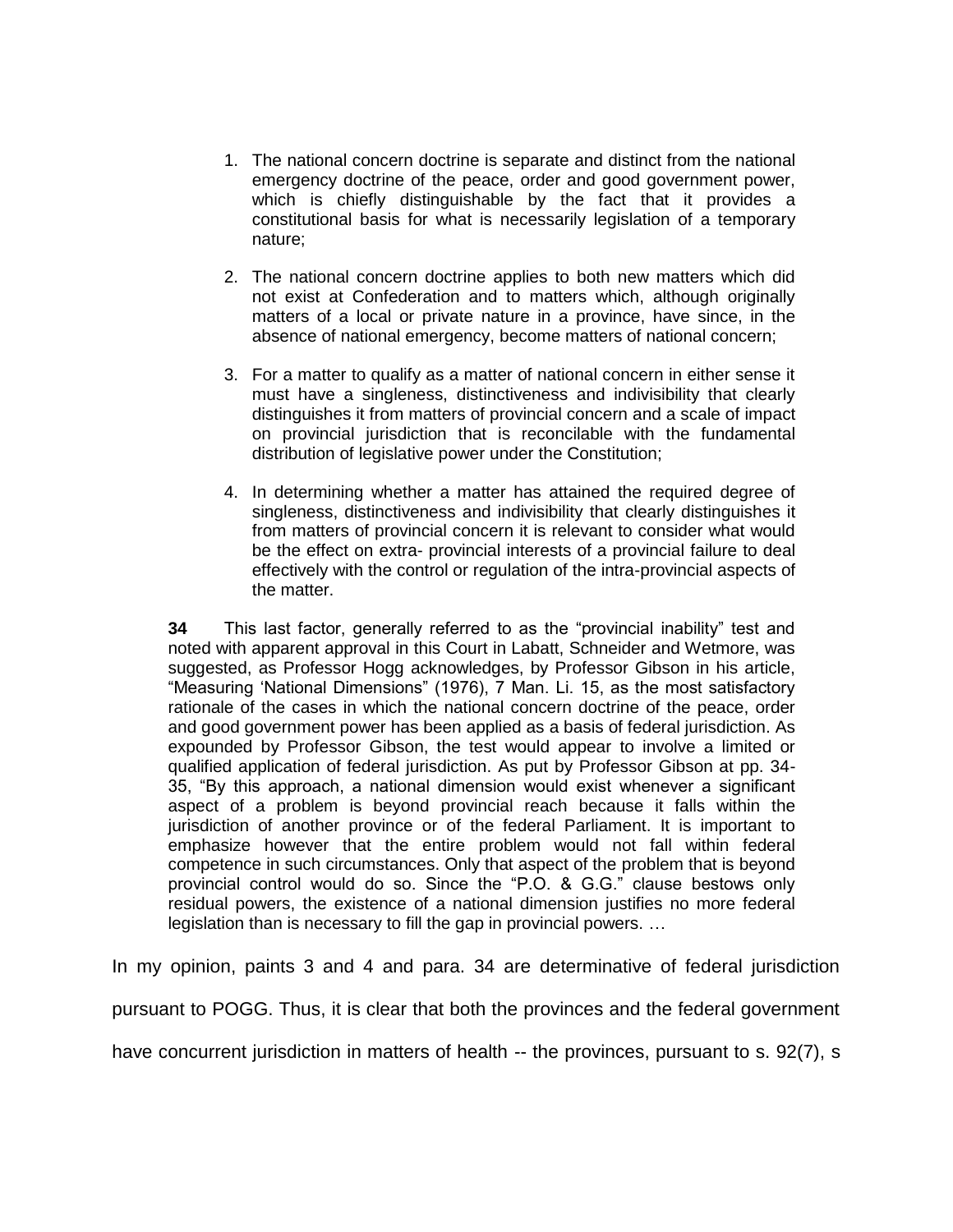92(13) and the residual clause, and the federal government pursuant to s. 91(27) and POGG.

[47] I am further satisfied that the *Scowby, supra,* test as promulgated by counsel for the intervener has no applicability to the case at bar. Provincial human rights legislation is not applicable to federal activities, and such activities cannot be reviewed by a provincial agency. Although para. 4 of *Scowby* refers to the possibility of concurrent jurisdiction in matters of human rights legislation, no case was cited for the proposition that concurrent jurisdiction had ever been applied. For example, in *CMHC, supra,* the co-op in question was generally subject to provincial laws, but the activity in question was subject to federal legislation. In the case at bar, the activity is the insuring of the safety of the blood supply. It is important not to forget that the CBS was set up in response to the Krever Inquiry and the earlier shortfalls in ensuring the safety of a national blood system.

[48] The federal government has no jurisdiction to control the day-to-day running of a CBS establishment in a particular province except to the extent that safety issues are engaged. It is obvious that both the provincial and the federal governments are invested in ensuring the safety of the blood supply. No one is suggesting that the province is disinterested in blood safety, but the federal government has specifically legislated in this area, which is valid legislation. That being the case, where does the Manitoba human rights legislation enter into the picture?

[49] CBS has maintained that the principle of interjurisdictional immunity is called into play. Both MHRC and the intervener dispute this and say that the principle has no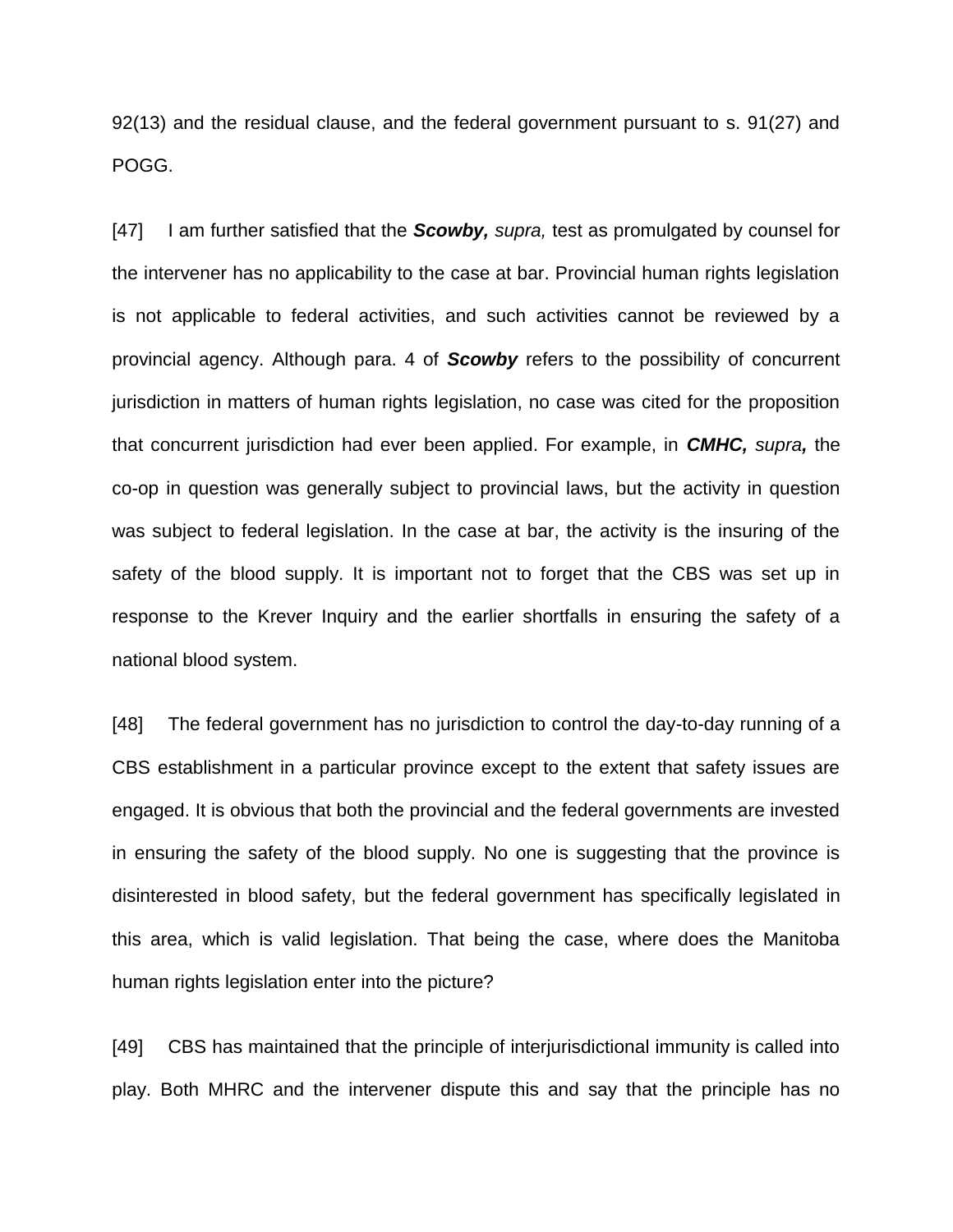applicability, since both the provincial and the federal governments have jurisdiction in this particular area. I am in agreement that the principle of interjurisdictional immunity is not engaged in this case. Not only is there concurrent jurisdiction in the health area, it is inconsistent with the flexible federalism that has been confirmed in *Canadian Western* 

*Bank, supra.* In that case, the court stated:

**43** Excessive reliance on the doctrine of interjurisdictional immunity would create serious uncertainty. It is based on the attribution to every legislative head of power of a "core" of indeterminate scope -- difficult to define, except over time by means of judicial interpretations triggered serendipitously on a case-by-case basis. The requirement to develop an abstract definition of a "core" is not compatible, generally speaking, with the tradition of Canadian constitutional interpretation, which favours an incremental approach. While it is true that the enumerations of ss. 91 and 92 contain a number of powers that are precise and not really open to discussion, other powers are far less precise, such as those relating to the criminal law, trade and commerce and matters of a local or private nature in a province.

The court concluded by saying:

**67** In our view, the above review of the case law cited by the appellants, the respondent and interveners shows that not only *should* the doctrine of interjurisdictional immunity be applied with restraint, but with rare exceptions it *has* been so applied. Although the doctrine is in principle applicable to all federal and provincial heads of legislative authority, the case law demonstrates that its natural area of operation is in relation to those heads of legislative authority that confer on Parliament power over enumerated federal things, people, works or undertakings. In most cases, a pith and substance analysis and the application of the doctrine of paramountcy have resolved difficulties in a satisfactory manner.

Indeed, this position has been strengthened in subsequent cases such as *Insite* (see paras. 61-64, *supra,* at para. 37 hereof). The court has clearly and consistently indicated that interjurisdictional immunity is to be used in a very constrained fashion. I am not convinced that its use is therefore engaged in the situation at bar.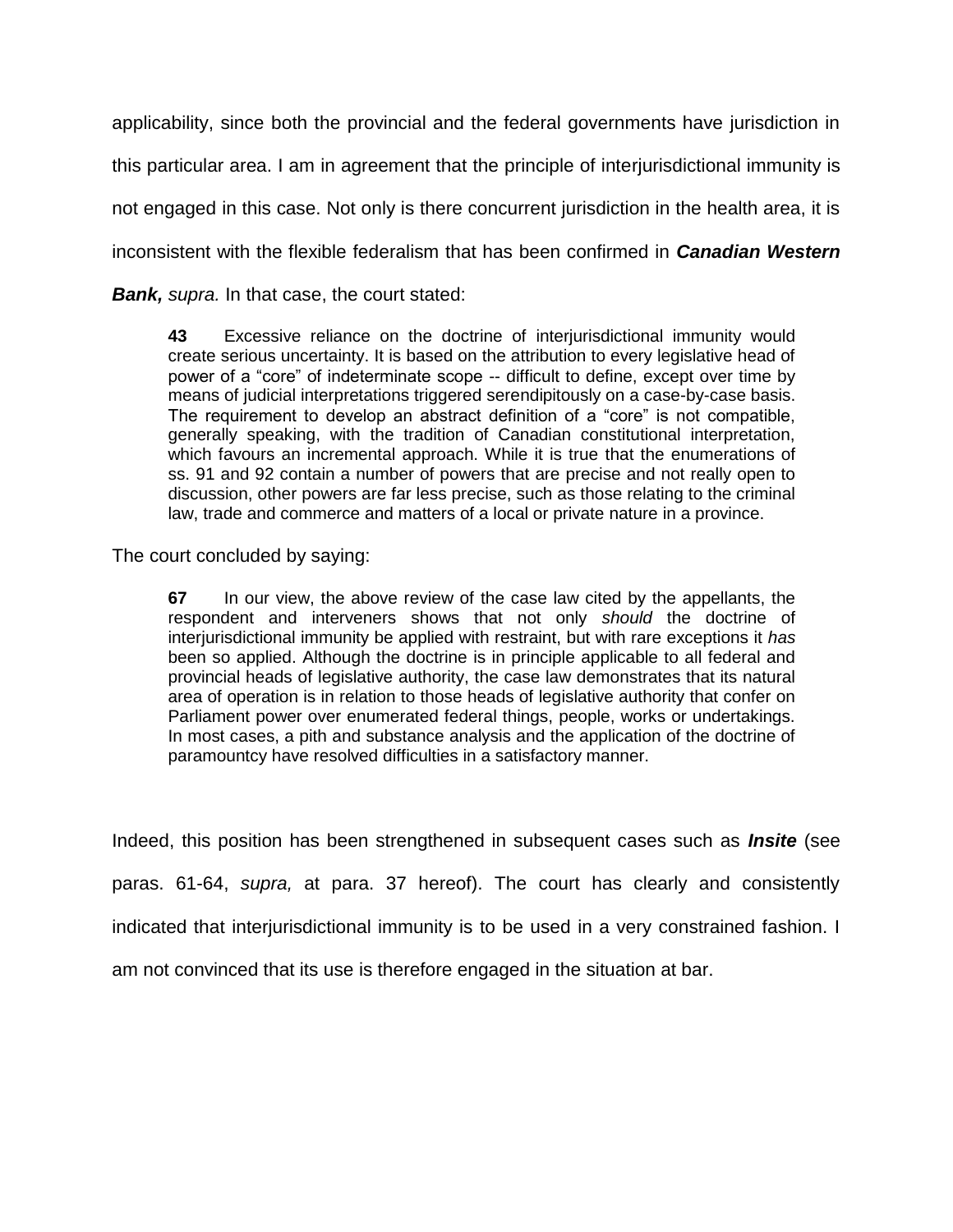[50] That leaves the issue of paramountcy and whether or not there is an operational

conflict between the Manitoba *Human Rights Code* and the federal *FDA* and

regulations, or a frustration of purpose.

## [51] In *Canadian Western Bank,* the Supreme Court of Canada has proceeded

cautiously in the area of paramountcy, stating:

**71** In developing its approach, this Court, despite the problems occasionally caused by certain relevant aspects of its case law, has shown a prudent measure of restraint in proposing strict tests: *General Motors,* at p. 669. In *MuItipIe Access Ltd. v. McCutcheon,* [1982] 2 S.C.R. 161, the Court defined the fundamental test for determining whether there is sufficient incompatibility to trigger the application of the doctrine of federal paramountcy. Dickson J. stated:

In principle, there would seem to be no good reasons to speak of paramountcy and preclusion except where there is actual conflict in operation as where one enactment says "yes" and the other says "no"; "the same citizens are being told to do inconsistent things"; compliance with one is defiance of the other. [p. 191]

**72** Thus, according to this test, the mere existence of a duplication of norms at the federal and provincial levels does not in itself constitute a degree of incompatibility capable of triggering the application of the doctrine. Moreover, a provincial law may in principle add requirements that supplement the requirements of federal legislation *(Spraytech).* In both cases, the laws can apply concurrently, and citizens can comply with either of them without violating the other.

**73** Nevertheless, there will be cases in which imposing an obligation to comply with provincial legislation would in effect frustrate the purpose of a federal law even though it did not entail a direct violation of the federal law's provisions. The Court recognized this in *Bank of Montreal v. Hall,* [1990] 1 S.C.R. 121, in noting that Parliament's "intent" must also be taken into account in the analysis of incompatibility. The Court thus acknowledged that the impossibility of complying with two enactments is not the sole sign of incompatibility. The fact that a provincial law is incompatible with the purpose of a federal law will also be sufficient to trigger the application of the doctrine of federal paramountcy. This point was recently reaffirmed in *Mangat* and in *Rothmans, Benson & Hedges Inc. v. Saskatchewan,* [2005] 1 S.C.R. 188, 2005 SCC 13.

This was further explained in the later *COPA* decision, *supra,* where the court said:

**64** Claims in paramountcy may arise from two different forms of conflict. The first is operational conflict between federal and provincial laws, where one enactment says "yes" and the other says "no", such that "compliance with one is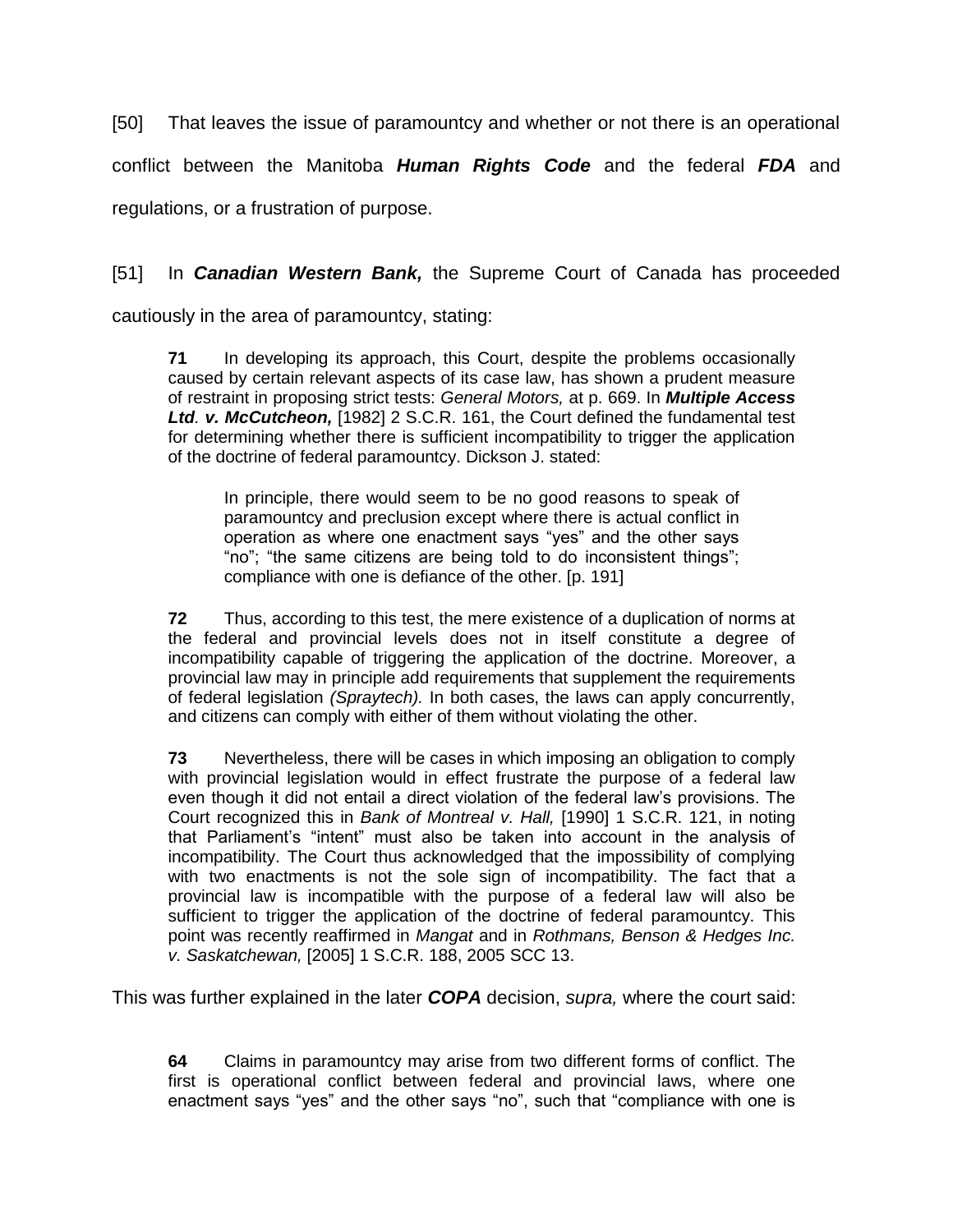defiance of the other": *Multiple Access Ltd. v. McCutcheon,* [1982] 2 S.C.R. 161, at p. 191, *per* Dickson J. In *Bank of Montreal v*. *Hall,* [1990] 1 S.C.R. 121, at p. 155, La Forest J. identified a second branch of paramountcy, in which dual compliance is possible, but the provincial law is incompatible with the purpose of federal legislation: see also *Law Sodely of British Columbia v. Mangat,* 2001 SCC 67, [2001] 3 S.C.R. 113, at para. 72; *Lafarge Canada,* at para. 84. Federal paramountcy may thus arise from either the impossibility of dual compliance or the frustration of a federal purpose: *Rothmans,* at para. 14.

[52] Is there an operational conflict in the case at bar? The DSM is not found in the *FDA* or its regulations. It is not found in the establishment licence or in the quidelines published by Health Canada. Health Canada policies have been set up to be consistent with the CSA standard, and CBS has chosen its policy to comply with the Health Canada policy, although this is permissive to the extent that the *Act* and regulations do not specifically require these guidelines to be followed.

[53] Counsel for the intervener, during oral argument, took the position that the principle of paramountcy was not engaged unless conduct was specifically prohibited by a federal law that would otherwise be allowed by a provincial piece of legislation. Counsel for CBS was permitted to respond to this proposition, which was raised for the first time in oral argument, by way of later written material. Although not prescribed in the *FDA* or its regulations, counsel contends that the establishment licence requirements and the MSN criteria are not permissive. CBS would require a specific change to any criteria to be authorized by Health Canada before being allowed to operate without the MSM criteria. Because of this, I agree that the federal legislation involving donor selection criteria is not, in essence, permissive. Although the *FDA* and regulations do not expressly mandate that the MSM criteria be followed, CBS must comply with its licence requirements. I agree with CBS that, once the MSM criteria have been incorporated into the SOP as approved by Health Canada, compliance with those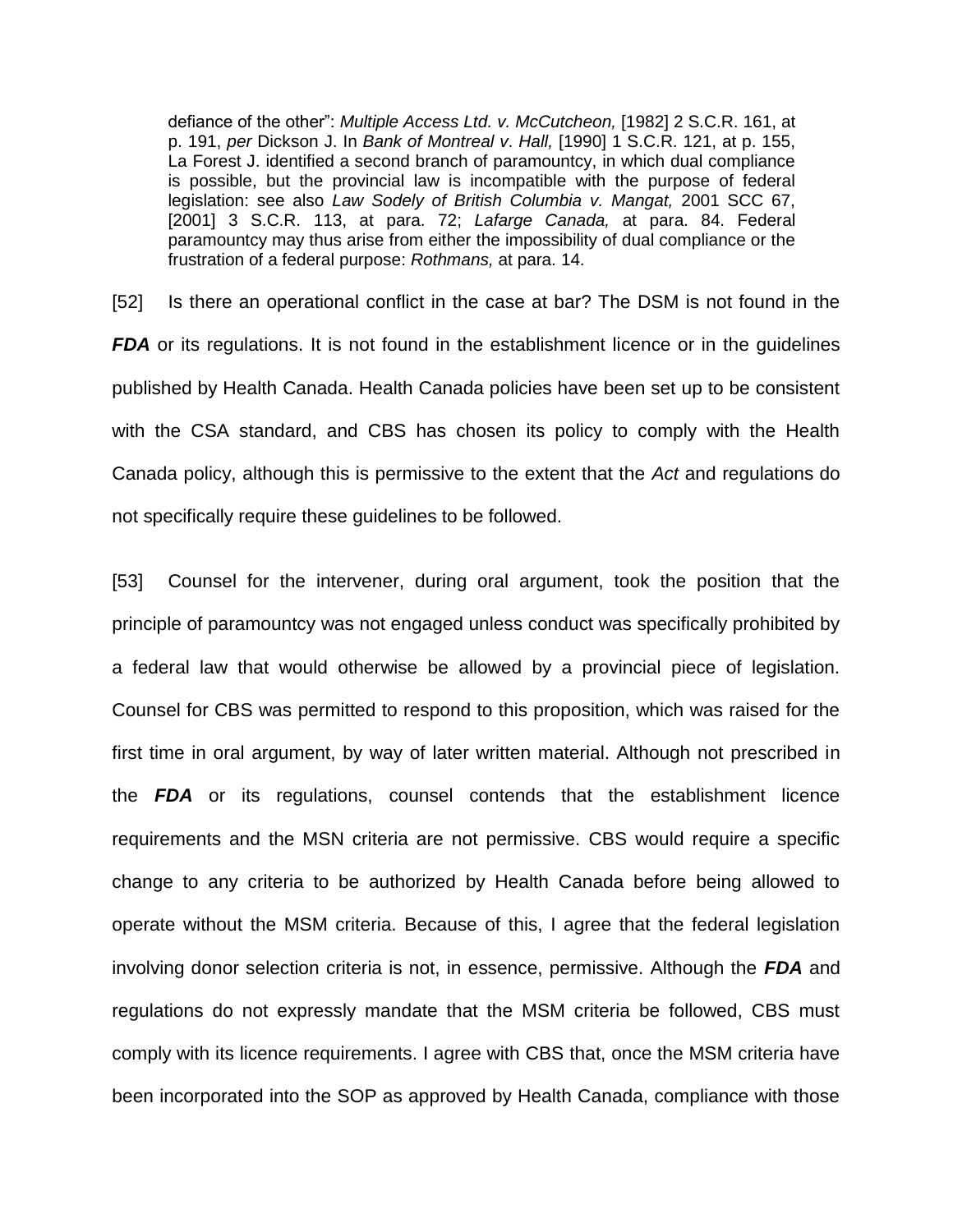procedures, including the application of the donor selection criteria, becomes mandatory. This is because the criteria cannot be changed without the approval of Health Canada, and without Health Canada's approval, the CBS is not allowed to collect blood from any male who has had sex with a male since 1977. To do so would put the CBS in violation of its establishment licence and the *FDA* and its regulations.

[54] The second application of paramountcy I find is also engaged in that the federal

purpose would be frustrated to allow the MHRC to entertain this complaint An analogy is

provided in *COPA* where the court distinguished between a federal purpose that would

engage paramountcy and one that would not, as follows:

**69** The distinction between a federal purpose sufficient to attract the doctrine of federal paramountcy on the one hand, and absence of specific purpose on the other, is illustrated by a comparison of this Court's decisions in *Spraytech* and *Mangat.* In *Spraytech,* the federal pesticide legislation was permissive, allowing the manufacture and use of the pesticides. In this sense, the federal scheme resembled the *Aeronautics Act* which permits the construction of aerodromes wherever their construction is not expressly restricted. The impugned municipal by-law prevented the use of pesticides that would have been permitted under the federal scheme. L'Heureux-Dubé J. held that the second branch of the doctrine of federal paramountcy was not engaged:

Analogies to motor vehicles or cigarettes that have been approved federally, but the use of which can nevertheless be restricted municipally, well illustrate this conclusion. There is, moreover, no concern in this case that application of By-law 270 displaces or frustrates "the legislative purpose of Parliament". [para. 35]

**70** In *Mangat* by contrast, federal legislation provided for "other counsel", who were not members of a provincial bar, to appear before the Immigration and Refugee Board ("IRB") for a fee. However, the provincial statute required agents appearing before the IRB to be members of a provincial bar association or else refrain from charging a fee. Though it was possible to comply with both the federal and provincial enactments (non-lawyers could appear without charging a fee), Gonthier J. concluded that the provincial law undermined the *purpose* of the federal legislation (para. 72). Parliament had specifically provided that non-lawyers could appear before the IRB. This express purpose prevailed over the Province's conflicting legislation.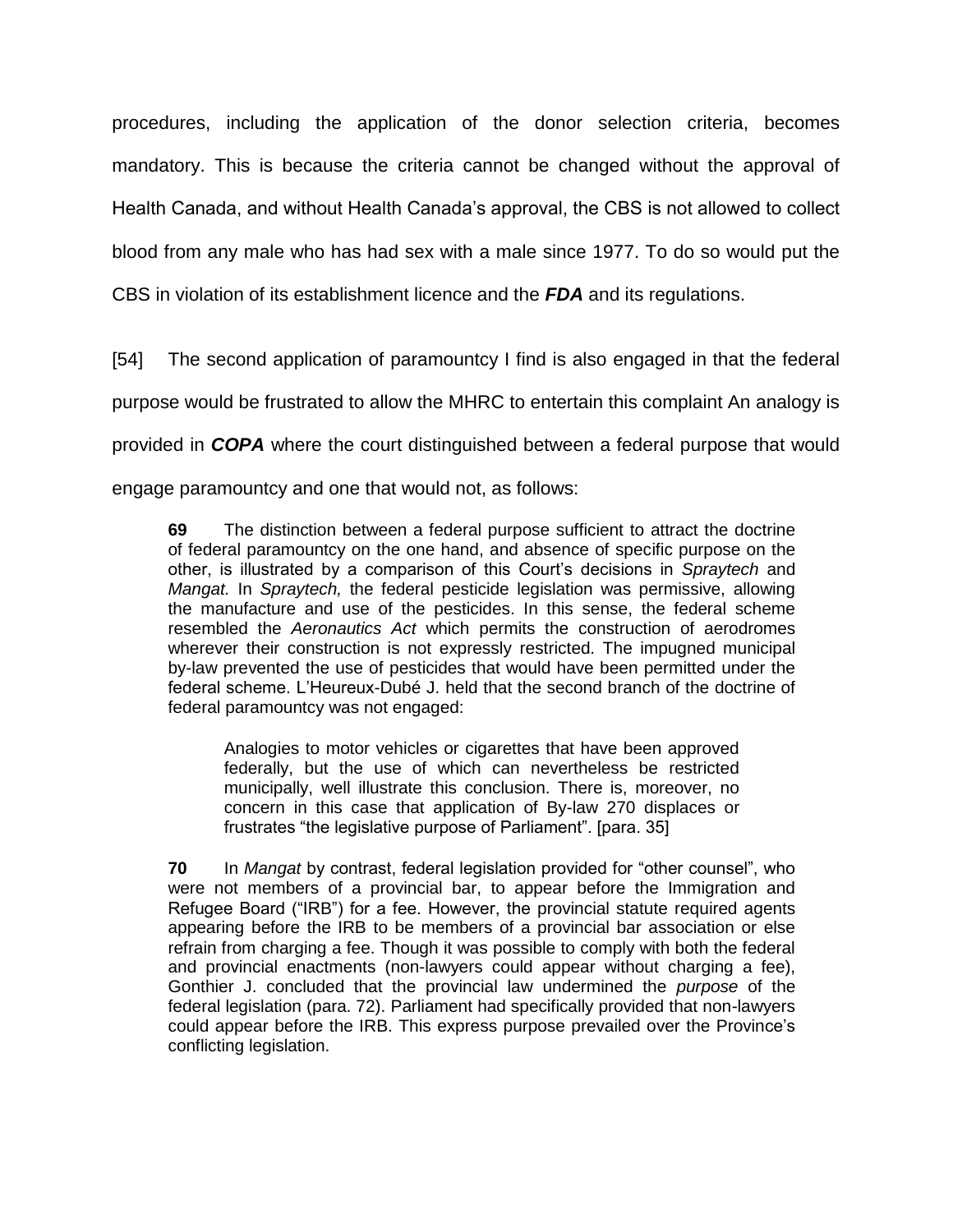[55] *Mangat, supra,* was recently quoted with approval by the Supreme Court in *(Quebec) Attorney General v Canada (Human Resources and Social*  **Development),** 2011 SCC 60. This case concerned the interplay of federal employment insurance benefits and recovery of some of those benefits to which the payee was not entitled that conflicted with provincial legislation creating specific exemptions from seizure. The court found no operational conflict between the laws, stating:

**20** ... what must be determined in the case at bar is whether there is a conflict of purposes. In some cases, it can be seen from the legislative context that a permissive or restrictive provision of a federal statute has a purpose that is compatible with the purpose of the provincial legislation, but in others the opposite is true. …

The court, in that case, found a conflict of purpose and decided the case on the ground of federal paramountcy.

[56] I conclude that allowing the complaint of X to go forward to the MHRC would frustrate the real purpose of regulating blood safety. Although the question I am being asked to deal with is jurisdictional and does not go to the heart of the complaint, in determining whether the federal purpose would be frustrated, one cannot ignore the practical workings of the inter-related schemes. To that end, I will hypothetically assume that the MHRC finds discrimination in the adoption of the MSM criteria and orders less restrictive criteria to be implemented. The end result plays out as follows:

- (i) Health Canada is not bound to comply with that decision, as the MHRC has no jurisdiction over Health Canada;
- (ii) CBS cannot comply with the decision of the MHRC without getting prior Health Canada approval. Its functioning thus becomes paralyzed or impossible; and